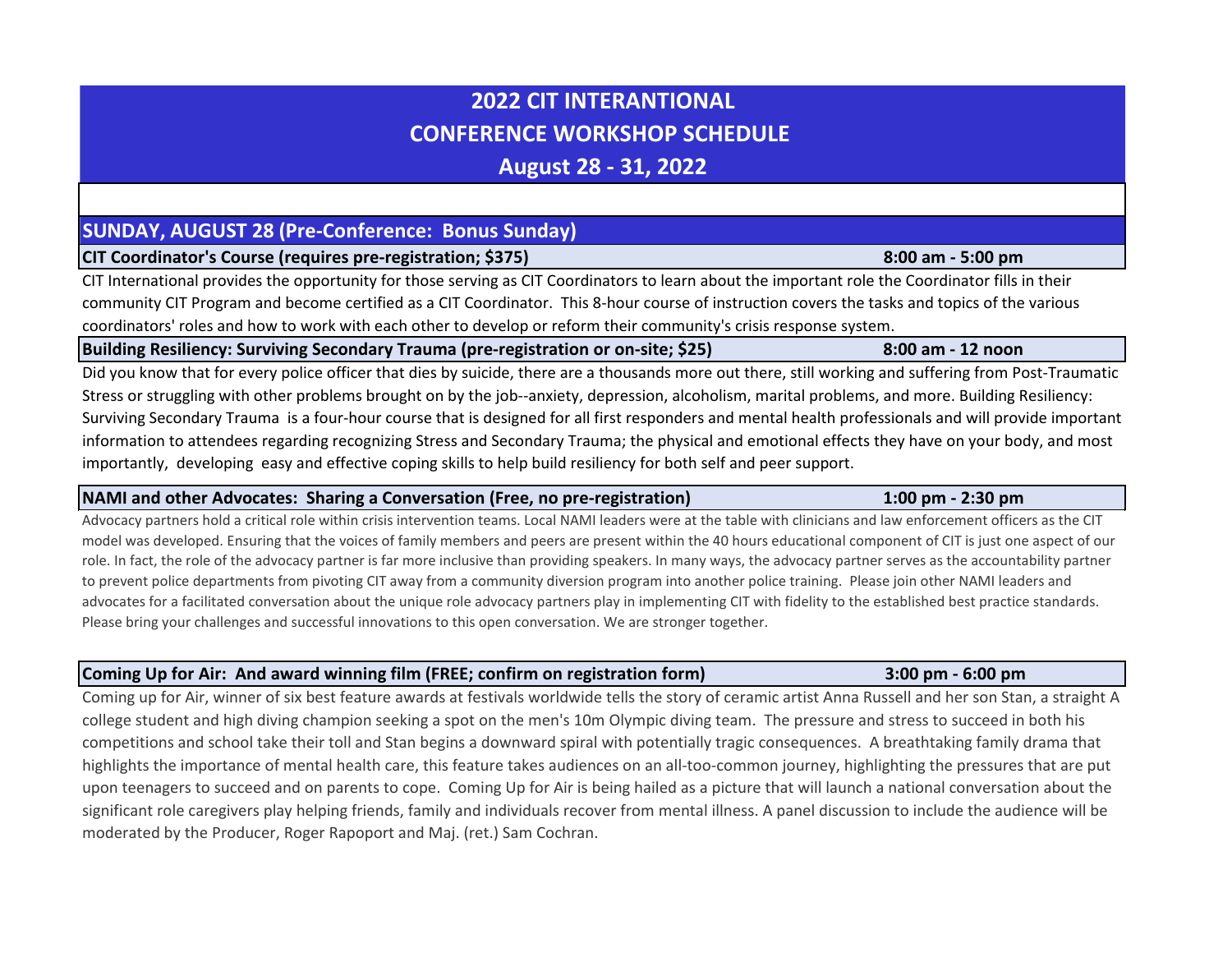# **MONDAY, AUGUST 29**

#### **9:45 - 10:45 AM**

#### **Culture & Mental Health: Eliciting the Big Picture During Crisis Intervention**

*Andrew McKnight, Colin Fowler*

Crisis Intervention requires an immediate development of trust between people from different cultures to restore the individual's coping mechanisms to pre-crisis levels of functioning. Quickly developing rapport and trust between different cultural groups often requires the crisis intervener to communicate non-verbally, with a knowledgeable demeanor, and accept cultural differences. Improving one's cultural intelligence integrates knowledge and information about individuals and groups into specific approaches and techniques. Culturally competent crisis response works to break down barriers that otherwise may impede communication and limit the effectiveness of the intervention.

# **Important and meaningful peer stories that increase understanding within your CIT training**

*Jo Dee Nicosia, John Limbaugh*

NAMI Pinellas County, Florida, will showcase- Sharing Your Story with Law Enforcement. Training peers to share their stories as stand-alone onehour training or incorporating this presentation within your communities. CIT training has continued to help create positive change in response to calls for care. The powerful and unique stories shared by trained NAMI presenters help increase officers' understanding and empathy, improving community crisis response.

# **Transforming Struggle into Strength: A Posttraumatic Growth-based Approach to CIT**

*Josh Goldberg, Habsi Kaba, Bernie Gonzalez*

In 2021, Miami-Dade County CIT and the Boulder Crest Foundation (the global leader in developing, delivering, studying, and scaling Posttraumatic Growth-based programs for first responders and combat veterans) began collaborating to explore how to best integrate notions of Posttraumatic Growth into CIT training and programs. In this workshop, we will discuss the science of PTG, the importance of PTG-based approaches to struggle (which offers value in the context of CIT training as well as in practice), and the success and impact of our efforts in Miami to embed PTG within CIT training programs.

# **Veterans Justice Intervention: Putting Veterans First**

*Charles Gunter*

The goals are to deescalate and decriminalize a Veteran's early experience with the criminal justice system. To meet this goal, see where alternative solutions can be used by first responders, such as Veterans Treatment Courts that will focus on individual circumstances and substance abuse and mental health issues related to Veterans. We will discuss using community resources and casework sharing throughout the system to better our veterans.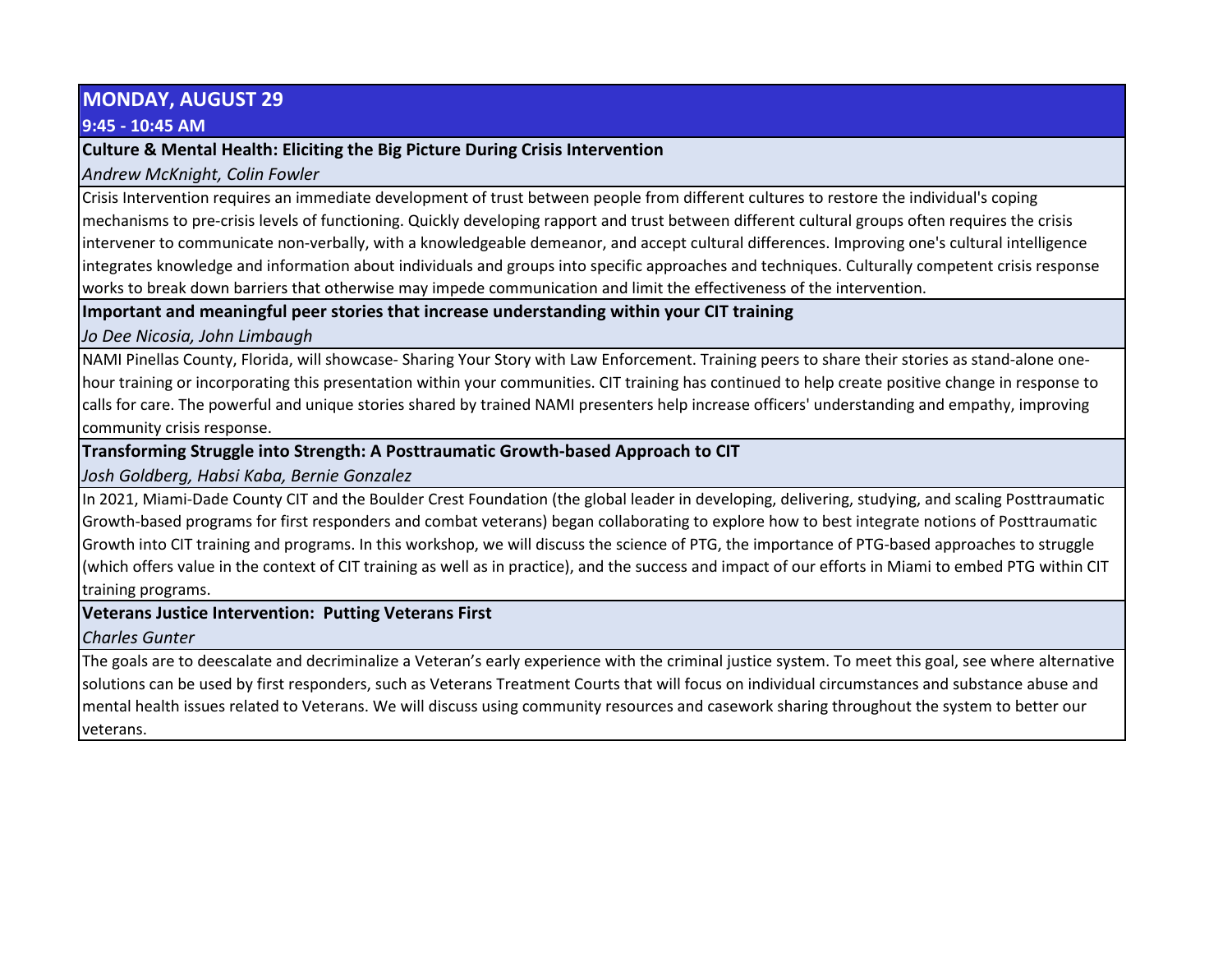# **"Behavioral Health Team-the Fourth Response for 911"**

#### *Ann MacLeod, Sarah Strang, Rebecca Skillern*

Historically, when an individual contacted 911 in an emergency, three options were available: fire, law enforcement, or ambulance. Houston, Texas, has a fourth response. Houston Police Department collaborated with The Harris Center, the largest behavioral health provider in the area, to create a behavioral health response that does not involve law enforcement when individuals request mental health assistance. The Mobile Crisis Outreach Team-Rapid Response (MCOT-RR) responds to mental health calls that dispatchers have vetted. Behavioral Health staff can respond to these calls immediately in the community. This presentation will focus on program development, structure, services, and replicability.

#### **Thinking Beyond 988: Roadmap for Creating an Ideal Crisis System**

#### *Samuel Jackson, Margie Balfour, Jason Winsky*

988 represents significant progress in improving parity and access for those experiencing a mental health crisis. However, it is important to recognize that a crisis does not begin or end with a call to 988. This talk aims to provide an overview of the essential elements of a behavioral health crisis system, measurable standards, and implementation strategies for communities to move toward an ideal crisis system. Additionally, attendees will be able to evaluate their own community behavioral health crisis system and explain how to access the most up-to-date crisis-related tools and resources.

#### **CIT with Aloha: Talking Story about Lessons Learned from Honolulu's CIT**

#### *Heather Lusk*

Honolulu's CIT was launched in 2018 through a collaborative community process, including an assessment phase of the sequential intercept model and support and training of trainers from national experts. This session will focus on lessons learned from cultural adaptations of the training, building community and law enforcement buy-in, and Honolulu CIT has helped launch additional initiatives across the crisis prevention and response continuum in Hawaii. Honolulu's CIT centers lived experience and collaboration at the foundation. Through "talk story," participants will learn about the intersection of CIT and Hawaiian values and the impact on those in crisis.

# **Build it and they will come: Creating a Network for First Responders**

# *Dawn Morris, Jason Klaus*

This presenter(s) will share how the Missouri CIT Self-Care Subcommittee grew an idea organically to help assist first responders when they need assistance for their well-being. It started with having a network of behavioral health providers trained in trauma who know first responder culture and creating a self-referral list of providers for all first responders across Missouri. This presenter will share how it was created.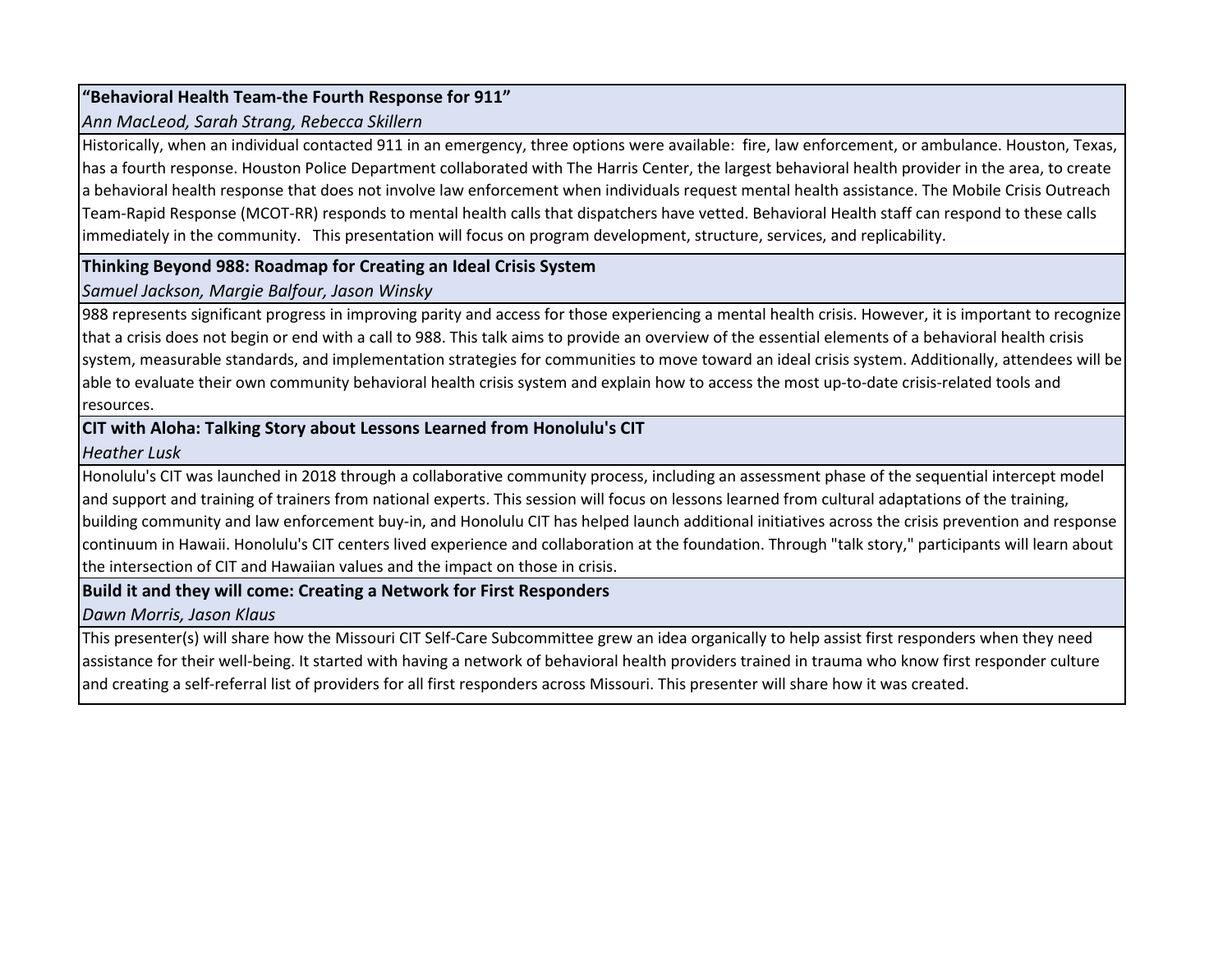#### **Responding to Transgender Individuals on the Austism Spectrum**

#### *Jennifer Mehnert Baker*

A psychiatrist specializing in working with transgender individuals has identified a high co-occurrence of gender dysphoria and Autism. Interacting with individuals who hold the identity as a person on the autism spectrum transitioning is increasingly common. However, LEOs are rarely provided with specialized training to understand the two factors and then provided any training on how to interact with transgender individuals on the spectrum to ensure the best possible outcome. Gender identity is not a topic routinely addressed in LE training, yet they are a population CIT officers are likely to encounter.

# **Tactics ARE De-Escalatory: Why tactical concepts are the foundation to de-escalation**

# *Brian Peete, Jason LaFerriere*

De-escalation starts with responders placing themselves in the best possible way to maximize their options. This workshop is geared toward all first responders, mental health professionals, and peers who work "in the field" answering elevated and dangerous calls for service and assistance. We will provide attendees with information on tactical-based concepts. These concepts will help increase survivability for both responders and the person in crisis, allowing for verbal de-escalation to start.

# **Innovation within the Peoria Police Department; CIT Partnerships at Work**

*Lisa Scott, Andrew Marks, Luis Aponte, Tenasha Hildebrand*

Diverting individuals in crisis away from law enforcement for public safety is also beneficial to the person in crisis. Peoria Police Department found opportunities to infuse CIT into specialty units that support individuals in crisis, such as barricaded individuals, teens in crisis in the high school, individuals who have experienced homelessness and repeated misdemeanors, and tragedies experienced by other officers, and those in the community. The crisis system is robust and accessible, providing warm handoffs from law enforcement and support to communities affected by tragedies and trauma.

# **Law Enforcement to Librarians, Urban to Rural: Peers Create Recovery Communities**

# *Kasey Parker, Michael Woolman*

During this 60-minute workshop, attendees will learn how peers create entire neighborhoods that support reentry, recovery, and prevention relationships. Peers partner with law enforcement, state corrections, jails, probation, parole, the airport authority, mental health and substance use providers, employers, landlords, librarians, bus drivers, hospitals, and neighborhood associations to create these communities. Examples of the partnerships include: neighborhood associations advertise services on their websites; librarians make referrals because someone is cold and experiencing mental health issues; police officers know how to refer someone for peer support; bus drivers call peers to support people responding to voices no one else can hear.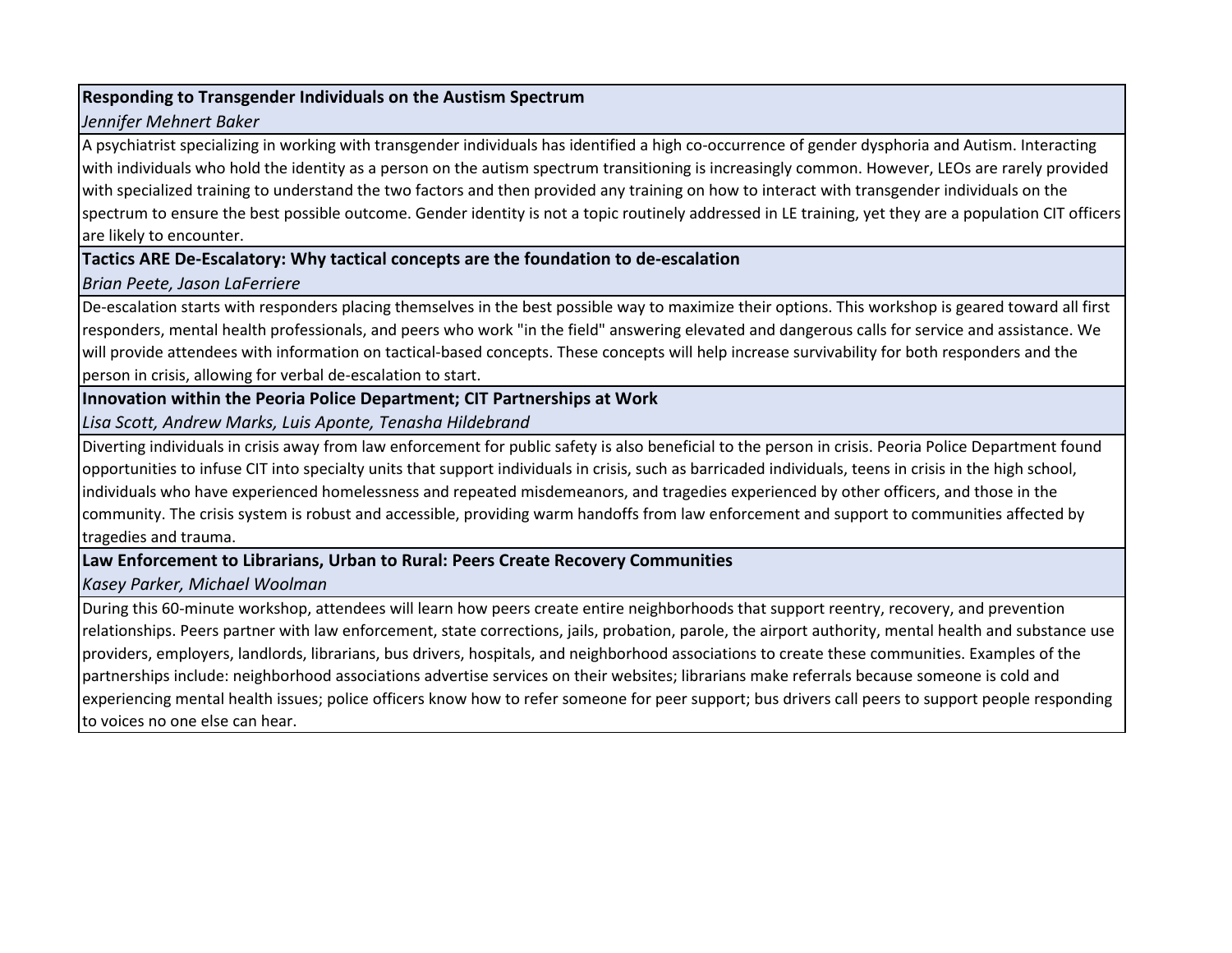### **Personal Perspectives of Alzheimer's and Public Safety & Behavioral Personnel**

#### *Heather Mulder, Tracey Wilkinson*

People living with dementia experience significant and ongoing changes to how they communicate with and perceive the world. While each individual will experience dementia differently, some commonalities exist to improve interactions and outcomes. By utilizing personal perspectives, attendees will gain insight into the lived experience of dementia from various perspectives as we take a deeper dive into the why and how of responding to people living with dementia, including understanding behavior and de-escalation techniques.

#### **Engaging Faith Communities in Community Responder Programs**

#### *Anne Larsen, Gantry Fox*

For community responders to be effective, they must engage and partner with trusted members of the community and local organizations like service providers, police departments, EMS, 911, and health departments so that they can swiftly connect people to needed services after a call for service occurs. Meaningful community engagement starts with recognizing the power and voices of the community and asking them to help design the program, monitor its impact after program implementation, and ensure the program is well known and trusted among the community it serves.

# **Monday, August 29 11:00 - 12:00 NOON**

#### **Building Partnerships : How the Bay Bridge Strengthened Crisis Services**

*Tina-Marie Brown, Kathryn Dilley, Sharon Lipford, Jennifer Corbin*

In the Summer of 2020, the Chesapeake Bay Bridge experienced some of its highest volume of suicide attempts that drew lots of community and media attention. Eastern Shore Crisis Response and the Local Behavioral Health Authority organized a partner discussion group to brainstorm "what can be done to help what's happening on the bridge? Two of the many themes of this group: are enhancing partnerships and improving crisis response. Our multi-jurisdictional crisis collaboration is leading the way as a model throughout the state. Learn how Crisis, CIT, Law Enforcement, community leadership, and local managers make a difference.

# **Half Moon Bay CARES, An Alternative to Law Enforcement Response**

*Jeffrey Essex, Matthew Chidester*

In partnership, The City of Half Moon Bay, California, and El Centro de Libertad, a non-profit community-based organization, have launched the CARES Program (Crisis Assistance Response and Evaluation Services). Adopting the CAHOOTS Model, a CARES Team is dispatched by the 911 center instead of Law Enforcement and other traditional 1st responders. We will discuss implementation, the importance of collaboration, and the reception of CARES in the community. We will also share challenges and success stories.

# **Talk Saves Lives: An Introduction to Suicide Prevention in the Correctional Environment**

# *Jesse Putkoski*

Talk Saves Lives™: An Introduction to Suicide Prevention in the Correctional Environment provides corrections staff with information about what can be done to create a safer environment for people in custody and provide a better understanding of resources available to help them take care of their mental health. This presentation covers suicide prevention information that applies to corrections staff working with people who are incarcerated and their role as co-workers in an industry that has high rates of suicide compared to US averages.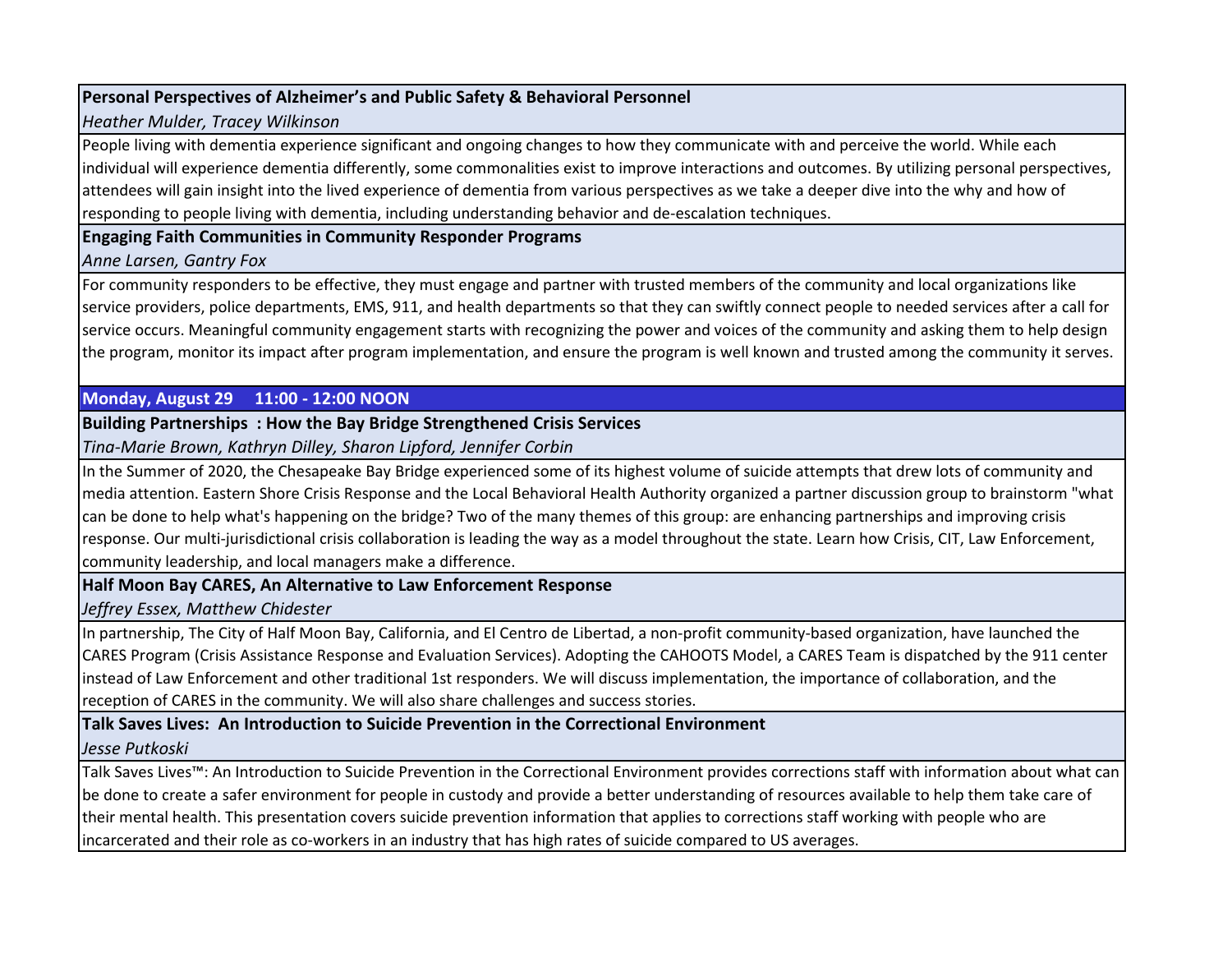# **Navigating the 3 C's – Can CIT, Crisis Negotiators, & Co-Responders Co-exist?**

*Rachel Britt, Candance Allen, Thomas Clinton, Elaine Blanton*

Talk about confusing – your agency's CIT officer begins deescalating an individual considering suicide when he realizes they could benefit from the resources of a co-responding behavioral health specialist. The co-responder arrives on the scene, but before they can establish contact, the individual suddenly barricades inside his home with a weapon. Do the CIT officer and co-responder attempt communication, or do they tap out with a crisis negotiator? This workshop navigates the tricky waters of defining the responsibilities and duties of each specialty and how to create an environment of cohesive efficiency between them.

#### **Improving Officers' Engagement with the Public**

*Jennifer Mehnert Baker, William Baker*

This workshop will translate recent research into practical action steps to improve officers' psychological well-being, engagement with the public, and team cohesion. As conversations related to police reform focus on eliminating qualified immunity for individual officers, research suggests that the key to improved community/police outcomes rests in the hands of supervisors and administrators. This research supports community-oriented policing approaches such as CIT.

# **CIT Training: Does It Actually Work?**

# *Jonathan Parham, Edward Dobleman*

In New Jersey, over 5,000 officers have successfully completed CIT training over the last 10 years. Unfortunately, there is no research to support whether the training participants receive during the 40 hr. course shows up in officer performance during a call response. This workshop discusses research undertaken over six months that tracked the performance of police officers responding to mental health calls for service by monitoring police body-worn camera videos and comparing the officer's performance with performance indicators taught during our CIT-NJ Training.

# **Is your CIT Program Certified? It should be...Learn how!**

# *Chris Roup*

CIT International provides CIT programs the opportunity to receive certification through a structured assessment and feedback process. There are four levels of certification based on the degree to which a program has implemented CIT best practices. Interested program administrators complete an online questionnaire and submit supporting documentation for a team of CIT International evaluators to determine and award the certification level. The certification is valid for three years. This workshop will give an overview of the four levels of certification awarded and the process to submit your program for evaluation.

# **"Not sick, but not well": Concept of Languishing and Moving Forward Post-Covid**

# *Teena McGuinness, Brenda Mayfield*

As a result of COVID-19, inordinate stress induced a range of responses, depleting law enforcement, judicial, and mental health workforces. While many do not recognize secondary traumatic stress ("It's just part of the job"), the pandemic has affected all of us to varying degrees. Early fight, flight, or freeze responses may have morphed into protracted states of languishing throughout the pandemic. The state of languishing is a mid-point between depression and flourishing. We will introduce participants to languishing, flow, and flourishing concepts and offer suggestions for recognizing languishing. We will also address skills to promote the flow and flourishing of the program.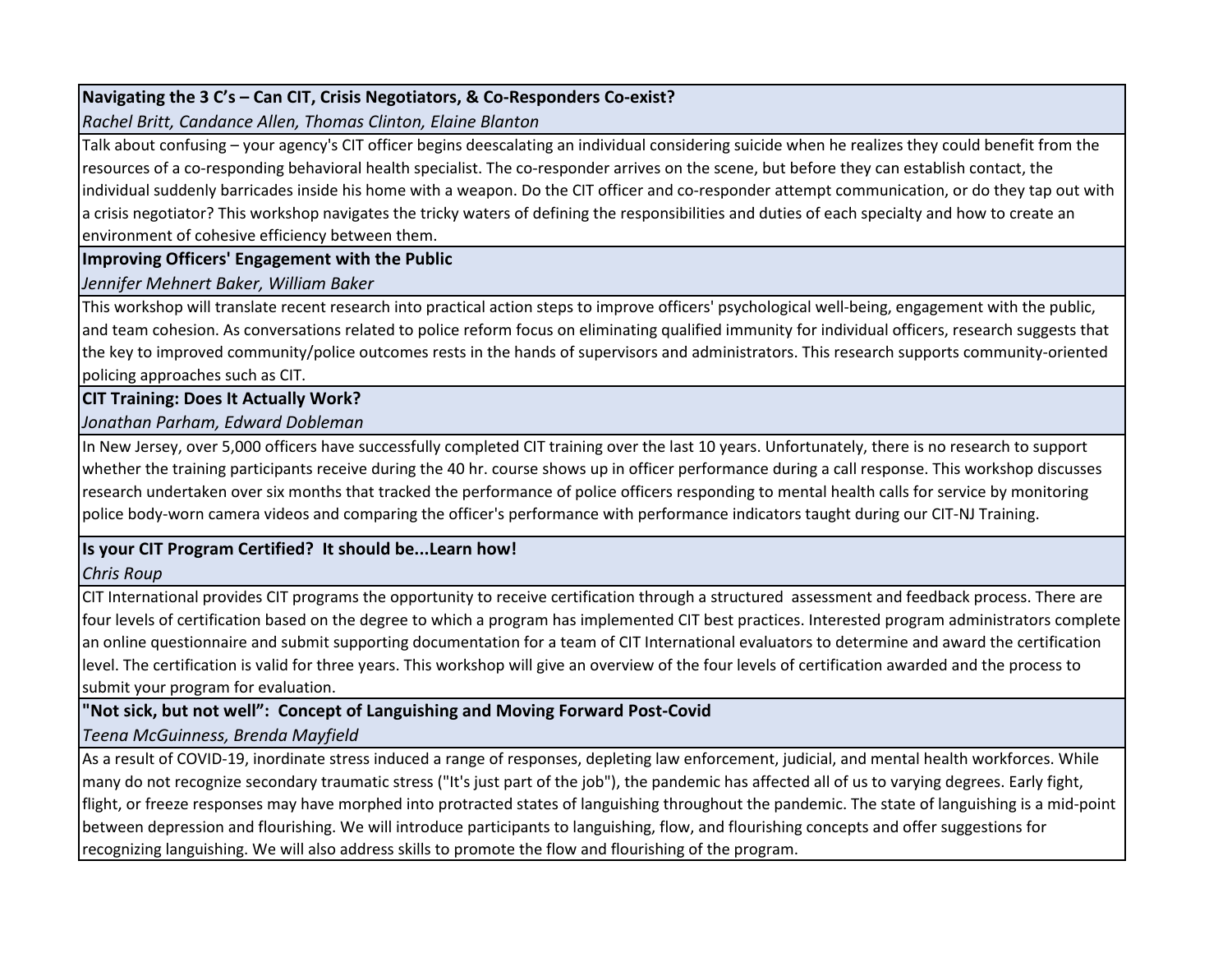#### **People in Crisis: Who we are, What we want**

#### *Ken Knepper*

As a person with bipolar I, I use my past to educate people in the present. My workshop will cover mental illness, specifically what happens when people are in crisis. I will explain how people with mental illness can appear to be under the influence of illicit substances. This workshop is based on my experiences and conversations with people with mental illness. I work with the CIT of York County, PA, to train officers from my point of view as a person with mental illness. Practical insight from a personal point of view.

#### **Keys to Successfully Incorporating First-Person Perspective**

# *Nicole Wolf*

The first-person perspective of people with lived experience of mental illness is a Core Element of CIT. Often, the modules which include a person sharing their experience interacting with law enforcement are the highest rated on evaluation forms. Without careful consideration and planning, there can be damage to both the training experience for the officers and the wellness of the person sharing. This session will share our approach to incorporating a first-person perspective throughout our 40-hour certification course, which includes three key factors. In addition, we will discuss challenges that have arisen and how we've attempted to minimize them.

# **Catering to Officers: Eliminating Barriers for LEO Referrals to Crisis Stabilization Units**

# *Lisa Evans, Kristen McAllister, Kimberley Boyett*

Crisis stabilization units (CSUs) provide CIT officers with an alternative to jail for people needing intervention for behavioral health or chemical dependency issues. CSU availability can increase the chances of a successful outcome of an encounter between law enforcement and people with mental illness. In 2018, Arkansas opened four pilot CSU programs, prioritizing law enforcement referrals. This session will review common barriers in diverting persons from arrest to treatment, strategies to enhance the police mental health collaboration, and methods to increase law enforcement referrals to the treatment units.

# **988/911 Implementation: Lessons Learned from Five States**

# *Chanson Noether, Dan Abreu*

SAMHSA's GAINS Center convened a national policy academy entitled "Ensuring successful 911/988 coordination through developing guidance and local implementation strategies support statewide roll-out efforts." This national police academy included five states to facilitate the development and dissemination of guidance for 911/988 collaboration at the state and local levels. Policy academy teams convened to share best practices and develop guidance/implementation strategies. Based on the work of these five teams, this workshop will discuss lessons learned that apply to states and local jurisdictions as they are implementing 988 strategies and collaborating with law enforcement partners.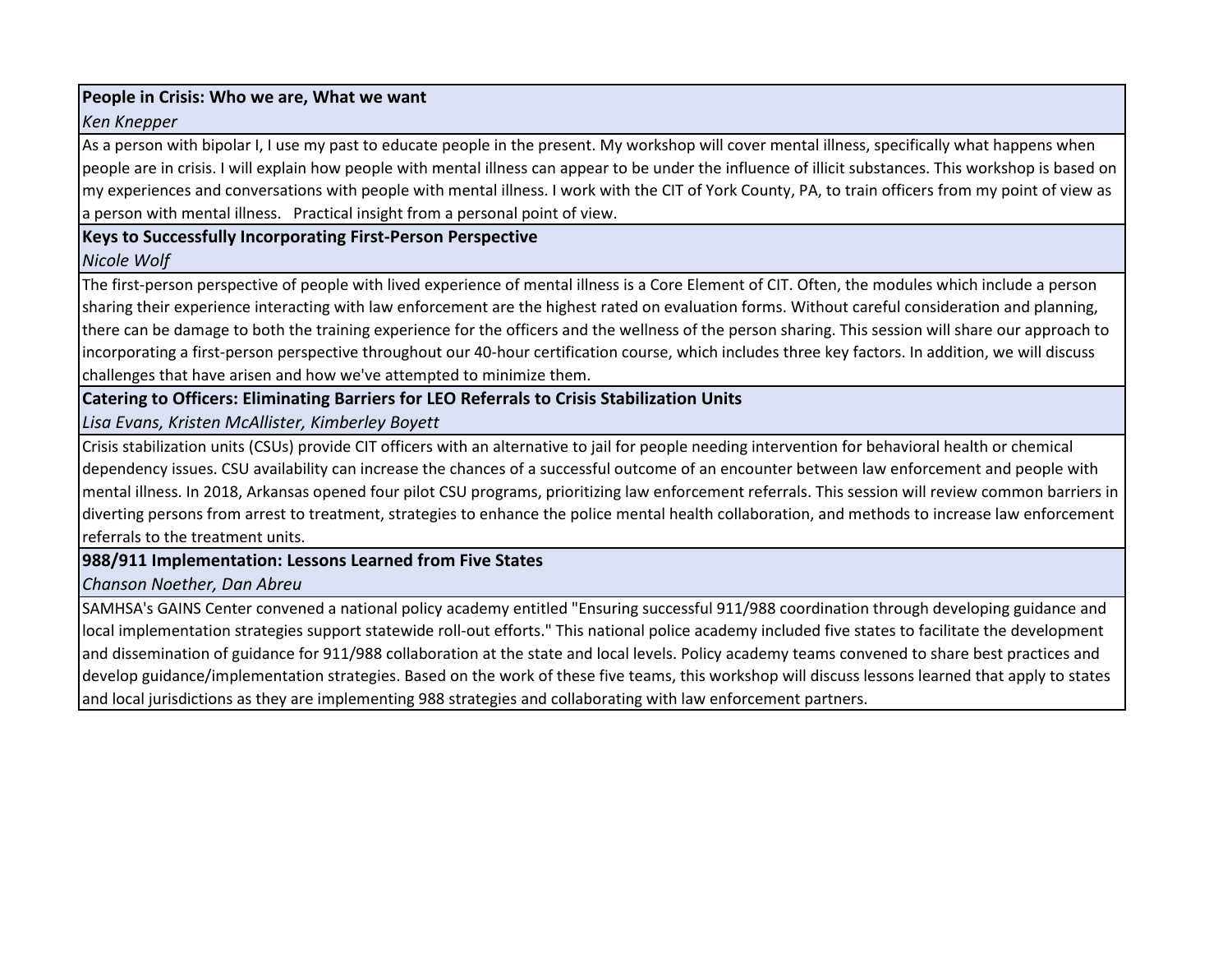#### **Missouri's Justice Reinvestment Initiative (JRI)- Crisis Response Work Group**

#### *Jason Klaus, Angela Plunkett*

The Missouri Justice Reinvestment Initiative-Crisis Response Work Group was established in 2021 to support diversion from traditional criminal justice case processing for nonviolent offenders with behavioral health conditions that are significant factors in bringing them into the justice system. The goal is to promote fiscal, public safety, social and health benefits, communities, justice systems, and taxpayer benefits. The session will provide information on four goals and the work of six subcommittees that support community crisis response. These include Expand Law Enforcement Diversion, Expansion of Prosecution and Court Diversion, Expand Juvenile Diversion Programs, and Expansion of Law Enforcement Assistance Programs.

# **"It Takes a Village" - Recruiting CIT volunteer support** *Kilsy Silva-Disla*

As we all know, to run an effective CIT program, we need as much support as possible. "It Takes a Village" is a training developed to address the need for volunteers to support a local CIT program. In this training, you will learn how to recruit more or new volunteers. You will also learn some ways to keep track of your growing volunteer list and train your volunteers to support your program effectively, and finally, ways to keep them coming back each year to support you.

# **Monday August 29 1:30 - 3:00 PM**

# **READ (HIDDEN) EMOTIONS - The Science Behind a New Skill**

*Dan Seidman*

You can access information about others, which you have never before known - what they are thinking and feeling. In this unique and highlyinteractive experience, you'll discover the science of reading (hidden) emotions on the face. Using special videos plus a unique coaching session, you can quickly work toward mastery of this skill. Applications for this new ability are broad. You can improve professional and personal relationships, whether you lead, coach, or sell.

# **Beyond CIT-The OTHER Disabilities Law Enforcement NEEDS to KNOW**

*Dave Whalen, Patrick Mann*

Law Enforcement encounters individuals with disabilities up to 50% of their interactions while on active duty, but how aware are they? Where CIT leaves off, Law Enforcement Disability Awareness Training picks up, educating on Autism, intellectual disability, traumatic brain injury, seizure disorder, Tourette syndrome, ADHD, learning disabilities, physical disabilities, and dementia. Niagara University will introduce the nation's only comprehensive program on this topic, currently implemented in New York, Virginia, Missouri, and South Dakota. An IADLEST certified program; it also addresses the Americans with Disabilities Act, service animals, victimization, etiquette/interaction skills, Person/Identity First Language, and community supports and services.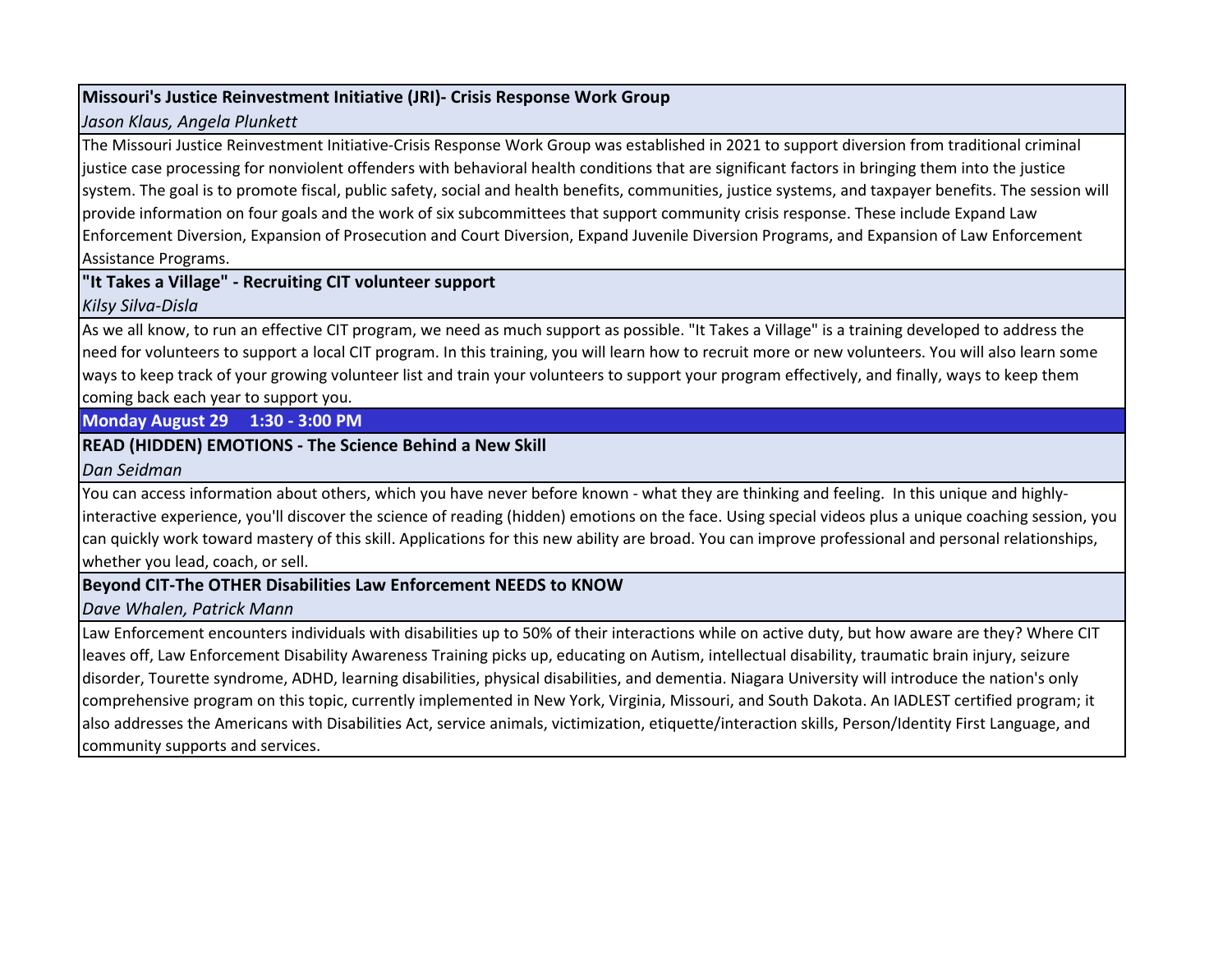# **The Reality of Alzheimer's: Appropriate Interventions for Public Safety Personnel**

#### *Heather Mulder, Tracey Wilkinson*

The reality is that over 6 million Americans are living with a neurodegenerative condition called Alzheimer's disease. Dementias are diseases that affect how a person relates to reality in how they think, communicate, remember, and behave. While it is the most common form of dementia, it is not a mental illness and requires a special skill set for public safety personnel to respond appropriately. By understanding the reality of Alzheimer's disease and exploring improvisational communication techniques, attendees will increase their capacity for successful interactions with people living with dementia.

#### **Call Diversion from 911: The most promising and challenging police reform**

#### *Sabrina Taylor, Matthew Moody*

2021 was a great year for innovation, especially in diverting mental health calls away from police and toward other specialists. Pilots were tried, a ton of research was published, and news articles were written on what was working and what was not. Phoenix, Arizona, was one location that piloted several different diversion programs. This presentation will sum up the findings in Phoenix, information learned from other partner cities, and cite published research and other articles to give the audience an idea of what works, what doesn't, and things to consider when starting/growing a diversion program.

## **Applying a Gender Responsive Approach to Community Based Diversion Interventions**

#### *Anne Larsen, Kim Bogucki, Melissa McKee*

While men account for the majority of people in the criminal justice system, the proportion of women has grown over the past several decades. As communities explore alternatives to traditional law enforcement responses to individuals in crisis due to poverty, mental health, and substance use disorder. These alternatives must recognize that women have distinct histories, pathways to law enforcement contact, and experiences in the criminal justice system. Gender-responsive approaches to community-based diversion interventions improve community outcomes by diverting women from the criminal justice system and reducing the strain on traditional law enforcement.

# **ADEPT: Advanced De-Escalation and Escalation Prevention Training**

*Julie Collinson, Ridg Medford, Jason Ritter, Elizabeth Lawrence*

This workshop introduces participants to an advanced evidence-based approach to working with those in crisis for CIT professionals, recently implemented in partnership with the Oregon Department of Public Safety Standards and Training and the Oregon Center of Behavioral Health and Justice Integration (OCBJHI). This program was designed to increase the responders understanding of their worldview through personal experiences and current well-being and demonstrate how those can affect and ultimately deliver a trauma-informed response to a person in crisis. Presenters will introduce a framework, which can be easily implemented, to enhance response to the person in crisis.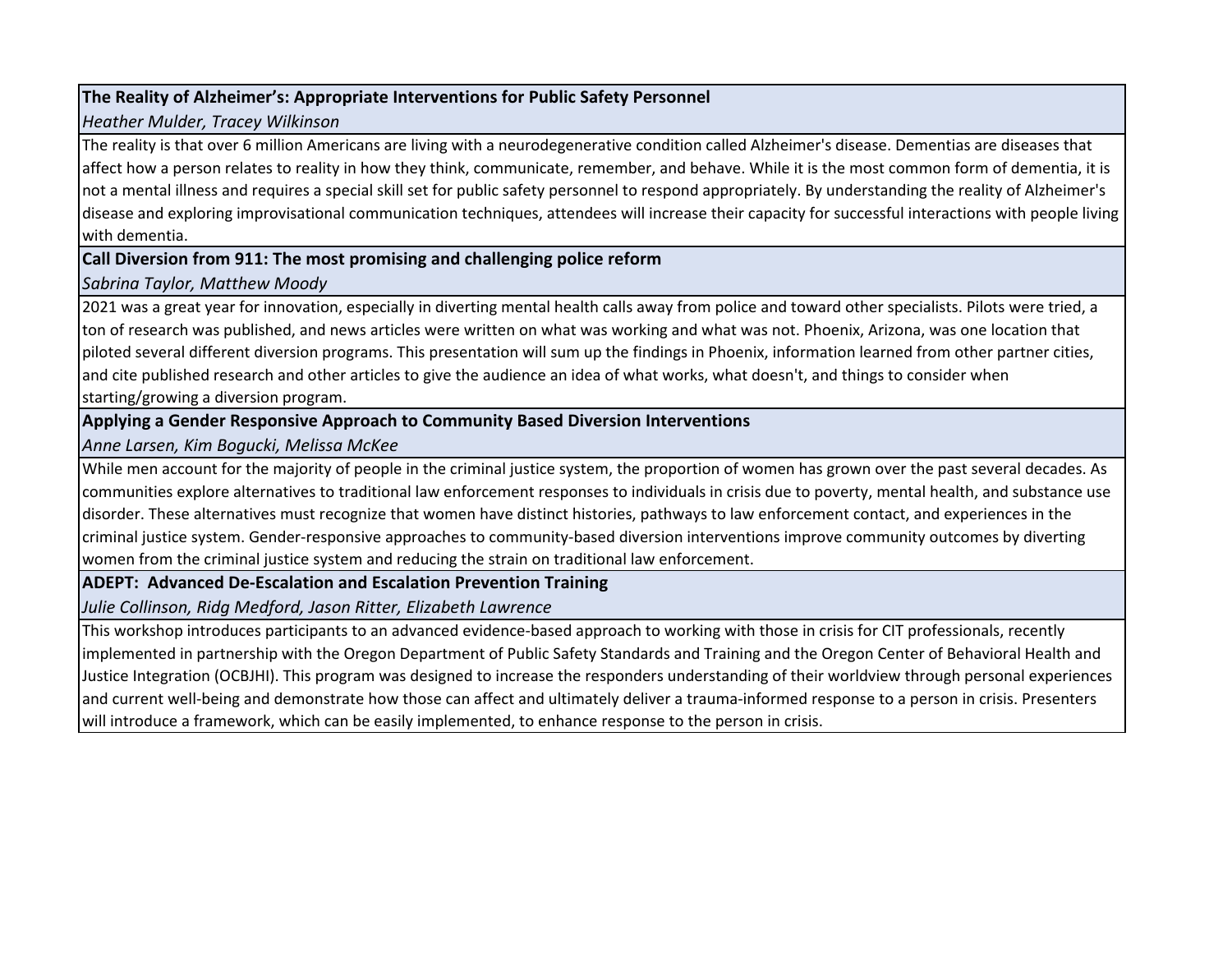#### **Recovery In Our Ranks**

# *Rich Wistocki, Billy Cinkay*

The "Recovery in Our Ranks" training is an up close and personal Conference Breakout session Training for Fire, Police, Dispatchers, Telecommunications, Probation, Corrections, and Military. This training showcases how First Responders Suffer in Silence and are afraid to ask for help from their employers. This training session will guide and direct the first responder on how to ask for help and the employees' rights to the Federal Medical Leave Act. This will be an in-depth look at what First Responder therapy looks like and how to acquire it to lead a successful life.

# **The "I" in a Crisis Team--I'm the One Who Called You**

# *Linda Tashbook, David Harris, Christina Newhill*

What becomes of the person, often a family member or friend, who called for emergency help and likely has critical information to share? From the proliferation of video-recorded crisis scenes, folks who personally know the person in crisis want to be helpful beyond making that call but can unintentionally create disruption, alarm, and even increased danger. This panel is about educating and engaging family members throughout a crisis intervention. Attendees will practice family psychoeducation strategies, effective information collection involving these stressed family and friends, and methods for recruiting a family member or friend into de-escalation.

# **You Can't Always Say Yes! CIT Fidelity and Community Needs**

#### *Amanda Stamps*

National trends and political climate often drive training and programs in law enforcement. With the ever-present pressure to "train everyone in CIT," administration and CIT Coordinators need to be versed in the evidence-based nature of CIT and why we need to protect the fidelity of CIT concepts. Additionally, as leaders in mental health response, we should know what other options are available for training and efficient use of existing programs within your community that divert from police response. Examples of successful programs and training will be presented as well.

# **Using an Evidence-Based approach to crisis triage during CIT encounters**

# *Andres Arvizu, Nicole Maynez, Ana Flores, Rodolfo Gallegos*

Triage is a critical component of all de-escalation or crisis intervention processes and essential to any CIT practitioner, both law enforcement and mental health. Equally important is the selection of a triage instrument that is evidence-based. This workshop will introduce and explain two triage instruments, the TASCI and TACKLE, from a three-dimensional model used worldwide as part of crisis intervention. Both assessments provide a quick and accurate method that is directly usable in the intervention process. This workshop will review crisis intervention steps and teach techniques to use in day-to-day encounters.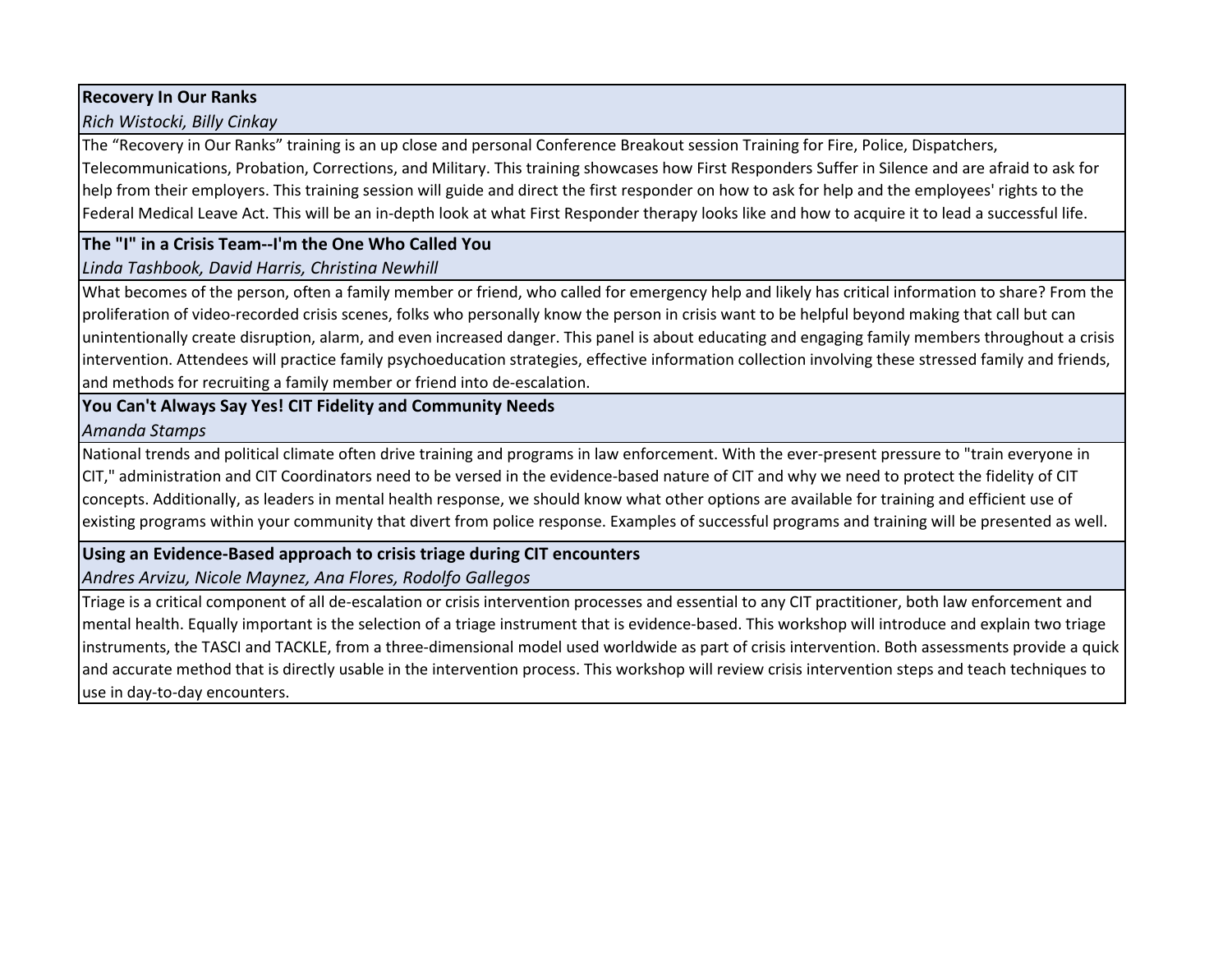# **Ready, Set, Share!**

# *Kevin Miller, Lori Wood, Michael Wells*

We all wonder about other CIT programs and want the short version of their strengths and challenges. Participants are encouraged to attend with others from their CIT program. Groups will be paired with others for 5 minutes to talk about the strengths of their program and the areas where they may struggle. After 5 minutes, groups will rotate and share information with a different group. Moderators will oversee and lead the discussions. Prevalent themes and challenges will be further identified and discussed. The last twenty minutes will consist of moderators reviewing common topics with the whole group. Bring business cards!

# **OUR Place: Crisis Intervention through Crisis Prevention**

*Kim Schweickert, Hilary Peterson, Christy Butler, Justine Hernandez*

OUR Place, a women's and family shelter in Reno, Nevada, utilizes on-site mental health clinicians, trained shelter staff, and community collaborations to help foster a person-first model that reduces recidivism for those experiencing homelessness. This presentation will discuss how staffing crisis intervention team members within a shelter allows reduced calls for service to law enforcement and the larger impact this has on the community. This presentation will also highlight the collaboration between OUR Place and the local MOST teams that saw a 95% reduction in calls for service to the shelter.

# **(Q.P.R) Question. Persuade. Refer. for CIT personnel**

*Janice Campbell, Marge Inscho, Pamela Bolden*

The signs of crisis are all around us. QPR is an emergency response to someone in crisis and can save lives. It's the most widely taught training in the world, and its mission is to reduce suicidal behaviors and save lives by providing innovative, practical, and proven suicide prevention training. QPR training empowers all people, regardless of their background, to make a positive difference in the life of someone they know. Tri-State Canine Response Team in-person, the interactive presentation includes personal experiences. Fortunately, those in attendance will have the support and comfort of our wonderful crisis response canines.

# **Igniting the Power of the Crisis Now Model**

*Rolando Santiago, Dorne Hill, Beth Tabachnick, James Gilmore*

Key players will describe the dynamic history of building the Crisis Now Model in Montgomery County, Maryland, for civilian response to behavioral health crises in close collaboration with the Police Department, Fire and Rescue Services, hospitals, schools, and crisis call centers (e.g., 911, 988).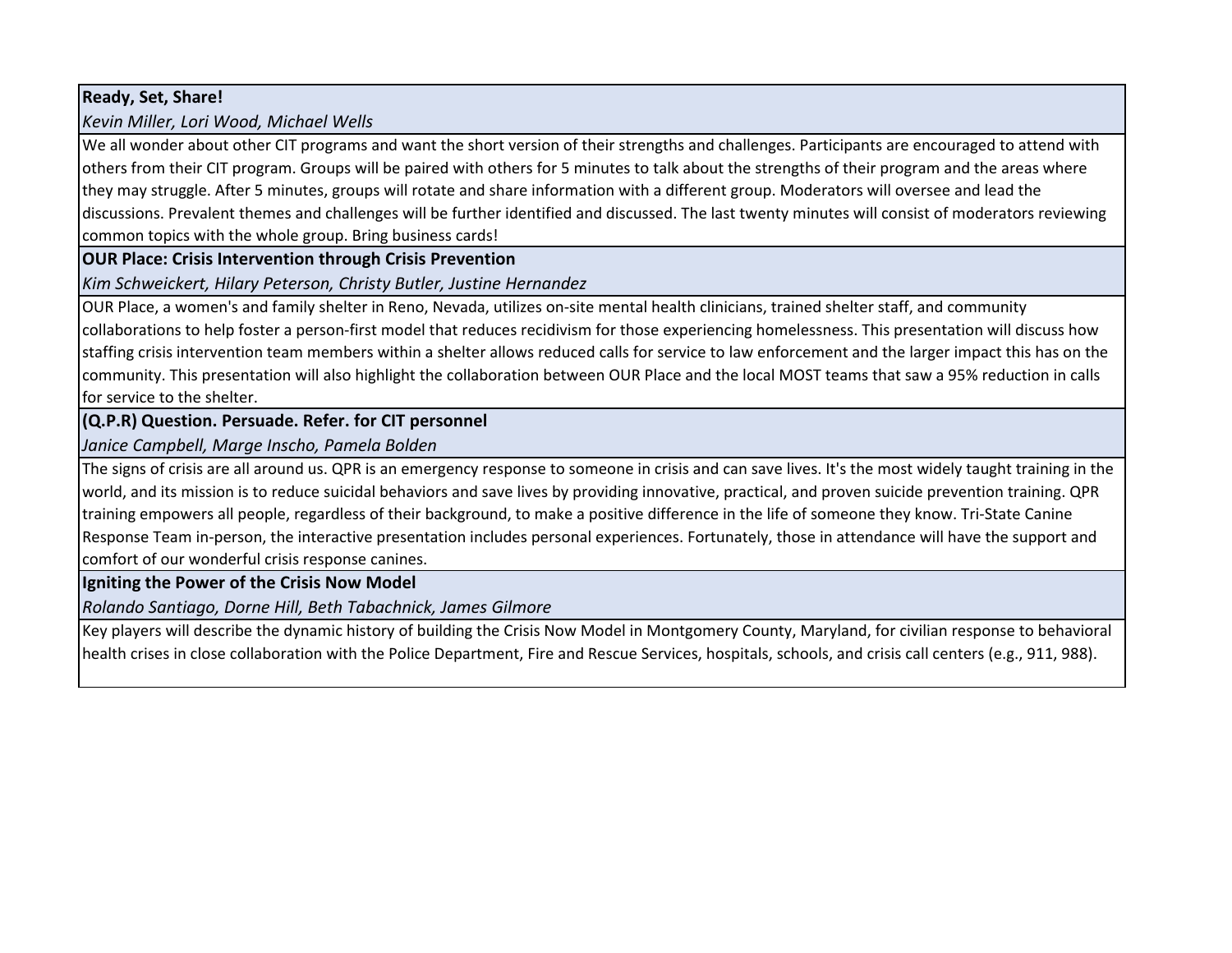#### **Monday August 29 3:30 - 5:00 PM**

#### **The Oregon CIT Center of Excellence - A Statewide Collaboration**

#### *Kevin Rau, Ridg Medford, Julie Collinson*

In this presentation, the presenters will discuss the origins of the Oregon CIT Center of Excellence, a collaboration between the Oregon Department of Public Safety Standards and Training (DPSST), Greater Oregon Behavioral Health, Inc. (GOBHI), and the Oregon Health Authority. Also discussed will be the successful initiatives and challenges presented by a multi-agency, multi-disciplinary approach to supporting CIT programs and promoting behavioral health training statewide. This includes developing a statewide 24-hour advanced CIT program, a statewide 16-hour CIT for telecommunications, the Oregon CIT Summit, and the annual Northwest regional CIT Conference.

#### **A Native American Interpretation of CIT**

#### *Mark Anderson, LeMoine LaPointe*

This workshop for community, public safety, and mental health will explore BSFs approach to working with the Indigenous homeland and urban communities in Minnesota, South Dakota, North Dakota, Wisconsin, Nebraska, Montana, and beyond. We build on the strengths and assets of each community to design and implement innovations. Participants will experience a Conversational Cycle. We use four conversations: Discovery, Dream, Design, and Delivery. The Discovery conversation answers questions like: What values do you bring to your CIT work? What practices in your community's past still guide your work? What are you doing today in CIT that is the most exciting?

#### **Got R.I.S.T - Teaming police with social workers on the front line**

*Pete Wiesner, Sandra Kurdziel, Sarah Burtenshaw*

Hamilton Police have teamed up with the city's social service partners to bring a dynamic new alternative to responding to the most acute individuals within the "Marginalized Triangle" of homelessness, addiction, and mental health. Society has been asking for police reform… RIST is the answer! The Rapid Intervention and Support Team is a multi-disciplinary team of experts from our community in homelessness, addiction, and mental health, who work collaboratively with police in a team-led setting to provide the resources needed to help the most complex marginalized individuals in the community.

#### **From Officer to Advocate: Leveraging Your Passion to Create Change**

*Shannon Scully, Brandon Graham*

As you engage in CIT efforts in your community, you may hear, "CIT is more than just training." Advocacy is one of the many "mores" critical to supporting and sustaining CIT efforts. During this session, participants will learn why policy change is important to the goals of CIT and how to leverage their knowledge and passion for CIT to become an advocate. Learn about timely federal and state opportunities to influence policies that impact people with mental illness and how to get involved in NAMI's efforts to reimagine the response to people experiencing a mental health crisis.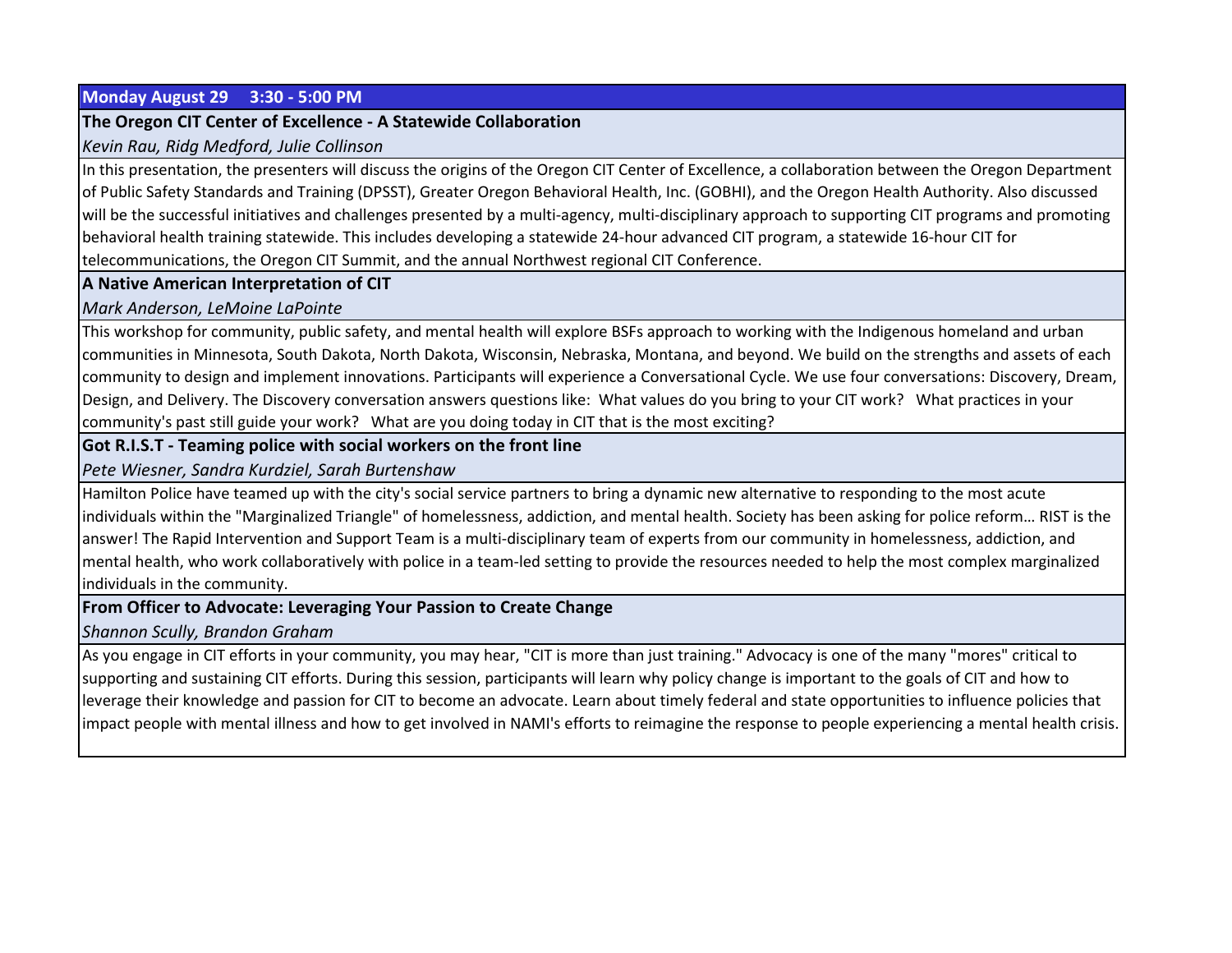## **Addiction is a Behavioral Health Condition: Supporting Officers to Surpass Stigma**

#### *Melissa Misner, Jessica Martin, Ericanne Spence*

Major (ret.) Sam Cochran, the founder of Crisis Intervention Training, said it best at the inaugural State of Michigan CIT Conference: "CIT is not talking enough or doing enough about substance use disorder as a behavioral health condition. Tri-County CIT takes a unique perspective when presenting the SUD training module by challenging officers to shift their paradigm. The workshop presents a "how to" for LE and MH professionals who are instructors at Crisis Intervention Training and are tasked with developing the SUD curriculum.

#### **Autism Spectrum Disorder and Crisis Interactions**

#### *Cory Sutton*

Individuals with autism spectrum disorder and in crisis can pose significant difficulties to responding officers. Misunderstandings of an individual with Autism actions can lead to unwanted outcomes. In law enforcement, we ask a question or give a command; we expect an immediate response. Individuals on the autism spectrum are often incapable of providing an immediate response. It's not that they don't want to; physically or cognitively, they are incapable of that immediate response. Recognition and adjusting our tactics can lead to a safer outcome for all parties involved in interactions.

# **Understanding and Calming Angry Children and Adolescents**

# *Tim Murphy*

School and domestic calls for first responders often involve angry and sometimes violent outbursts with children and adolescents. Understanding the causes and characteristics of anger in children is essential to defusing volatile situations. This workshop describes the Four stages of Anger, (2) the ten Characteristics of angry children, practical interventions to deal in the moment of conflict, and guidance for the long run. Additionally, first responders will benefit from the lessons learned in dealing with conflicts in their own families related to the inevitable tensions of bringing work stresses home and home stresses to work.

# **Collect the Dots to Connect the Dots: Producing and Measuring Outcomes**

# *Frank Silva*

When law enforcement agencies are being asked to do "less with more" and reimagine how they respond to individuals in a behavioral health crisis, data-driven decisions that produce actionable outcomes are paramount. This workshop will provide information regarding how to start a data collection process, build upon that process to adapt to change and use data and information to produce outcomes that inform your agency and the community you serve. We will pay special attention to performance measures and key indicators that can help define the success of a mental health response system.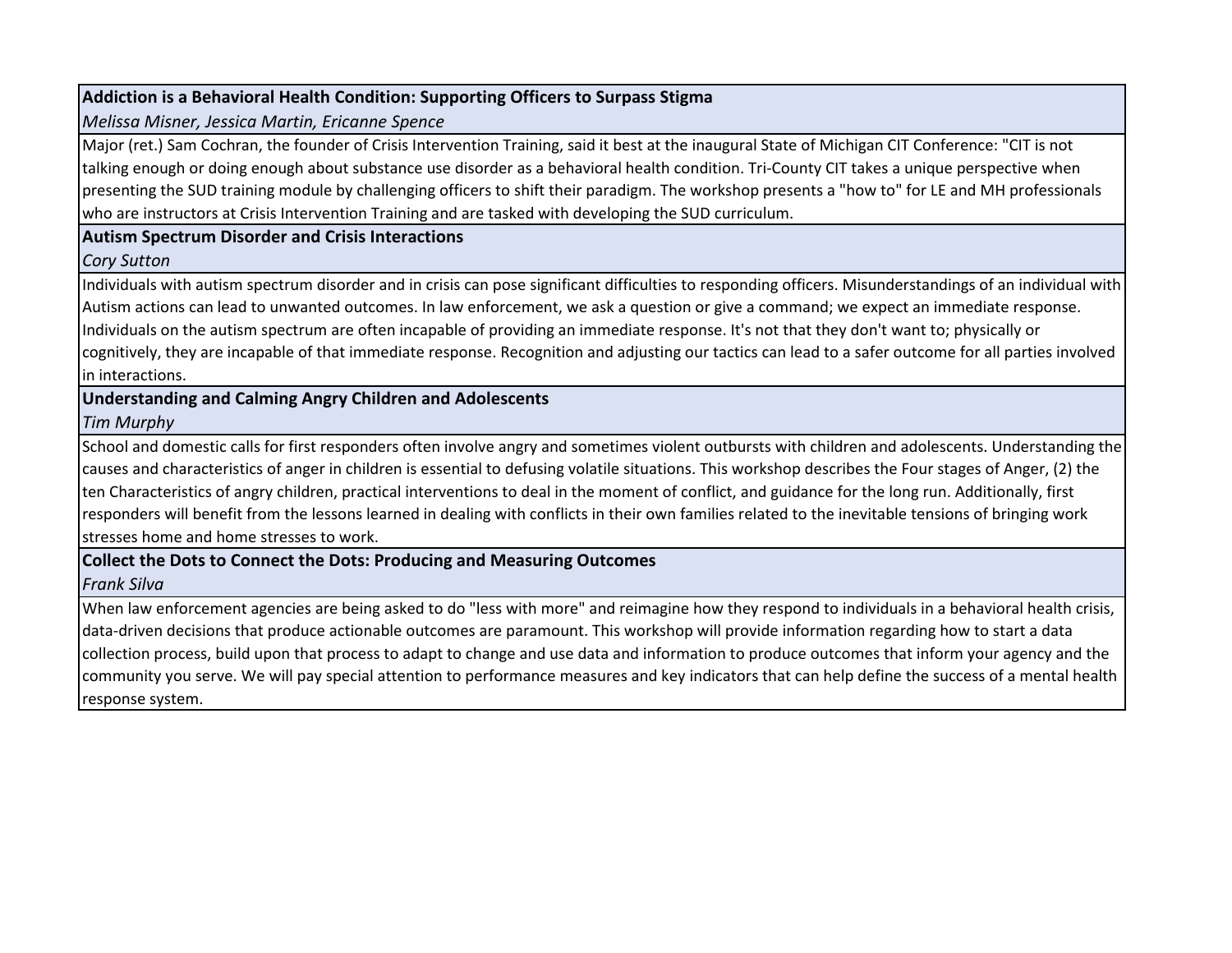#### **Relationships as Resources: Community-Led Program Development & Implementation**

# *JoEllen Marsh, Kelley Kelley*

Proactive, long-term partnerships are the most important resource for creating and sustaining successful programs. The presenters will share lessons learned from developing and launching a Law Enforcement Assisted Diversion (LEAD) program with hundreds of stakeholders across 14 municipalities (urban, suburban & rural). Through structured activities, we will help attendees think about ways to support existing relationships and build new connections with stakeholders in their communities, including people with lived experience, local elected and appointed officials, law enforcement, advocates, criminal legal system officials, and other community members.

#### **Documenting de-escalation and case law updates on crisis contacts**

#### *Tony Lockhart, Alyse Ferguson*

We will discuss the ever-changing legal landscape of law enforcement interactions with individuals in crisis. We will take a critical look at the use of force considerations while wearing a crisis lens. Recent court cases have re-ignited conversations around law enforcement's uses of force when interacting with persons in a behavioral health crisis. We will discuss what the courts considered (and didn't) and what the decisions mean to the patrol officer, law enforcement leaders, and policies. Finally, we will discuss articulating pre-force efforts (de-escalation) to reduce the need for force.

# **It's Not Punitive, The Judicial System as a Tool for Treatment**

# *Scott Davis, Kelly Cox*

A Case Review: After suing the CIA and appealing the case to the Supreme Court, an individual's paranoia turned towards the Montgomery County Police Department's Crisis Intervention Team. During this session, members of the CIT team will review how they became individual targets, both personally and judicially. Learn how the individual's paranoia escalated as he targeted other officers and citizens. We will review how the judicial system is utilized to ensure the individual receives proper mental health treatment. Presenters will also discuss the struggle with separating personal feelings and the importance of focusing on professional responsibilities to serve the individual better.

# **Developing collaborative, community-based strategies to transform crisis response**

#### *Chanson Noether, Michael Hatch, Louise Pyers*

Broadly framed, crisis response systems require someone to talk to, someone to respond to, and somewhere to go. Funding for 911-988 collaborative efforts provides opportunities to expand crisis care services and reframe policy initiatives. This workshop will feature lessons learned and improvements made to community crisis response systems that participated in a year-long Learning Collaborative hosted by SAMHSA's GAINS Center. These communities focused on strategies and improvements to the "someone to respond" component through demonstrated expansion of civilian-based mobile response, integration of co-response and police specialized response, effective crisis call triage, and engaging community partners to provide timely, accessible treatment options.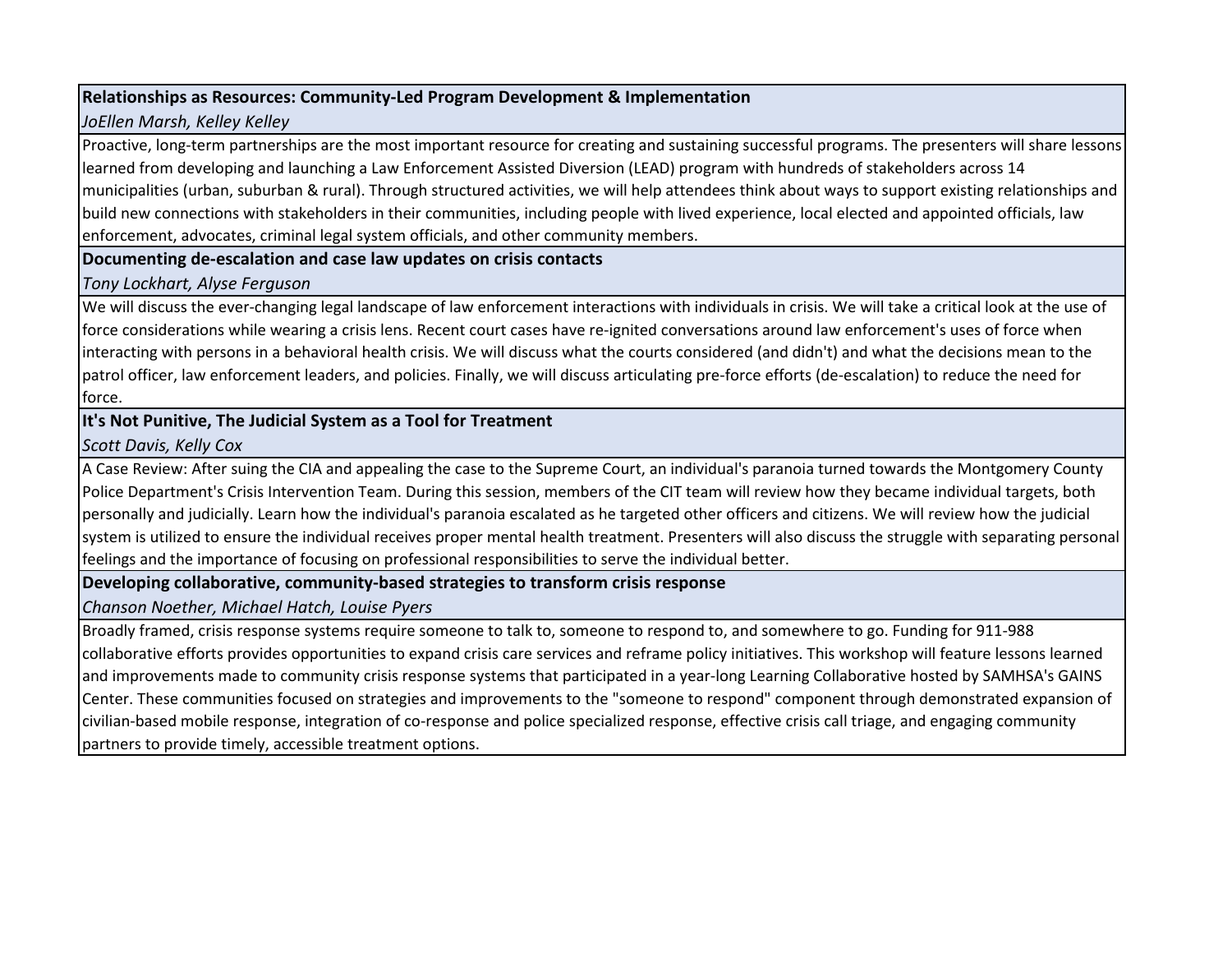### **Both Sides of the Story: Successful Outcomes with the IDD Population**

#### *Laurie Reyes, Jenn Lynn*

Montgomery County, Maryland, is a diverse suburb of Washington DC, with a population of just over 1M people and 180,000+ police calls every year. At least 6,000 of those incidents involve persons with mental illness/intellectual and developmental disabilities. Although Montgomery County has many resources and services available, there is still no clear path for families or individuals faced with IDD challenges. More work can be done to prepare officers to engage with this population. Jenn Lynn and Ofc. Laurie Reyes will share lived experiences, techniques for successful intervention, and potential community resources for more positive outcomes.

**Expanding Community Responder Models to College Campuses**

*Amy Watson, Dan Fichter, Anne Larsen*

As the nation explores alternatives to traditional first responders being dispatched to calls for service to community members in crisis involving substance use, mental health, or poverty in cities and counties across the country, how can that framework be applied to college campus safety officers and mental health services in responding to their students and staff in crisis. This workshop will bring together law enforcement, youth advocacy organizations, and subject matters to engage the audience in a robust discussion around alternative responses on college campuses, exploring community engagement, workforce resources, needs assessments, and curriculum building.

# **TUESDAY, AUGUST 30**

#### **8:30 - 9:30 AM**

**Race, Equity, and Civilian Crisis Response: Exploring Innovative Approaches in Program Development**

*Jackson Beck Jason Tan de Bibiana, Elaine Schleiffer, Nicole Guincho*

Many jurisdictions are developing civilian-led crisis response programs that can directly respond to 911 calls, often without police. However, to truly address the needs of people most harmed by the status quo, jurisdictions must work to eliminate racial disparities and improve outcomes for everyone as they plan, implement, and evaluate these programs. This presentation will examine decision-making points in crisis situations that may produce inequities and describe specific examples of how jurisdictions have taken action to promote equity, with a focus on common challenges that conference attendees may also be navigating in their communities.

# **Stop the Stigma: The Fear of Stigma is Part of the Illness**

*Tiffanie Herring, Brien Lassiter, Ashley Hicks*

This presentation will include information about stigma, including the different types of stigma, facts about stigma, how to be stigma-free, and coping with self-stigma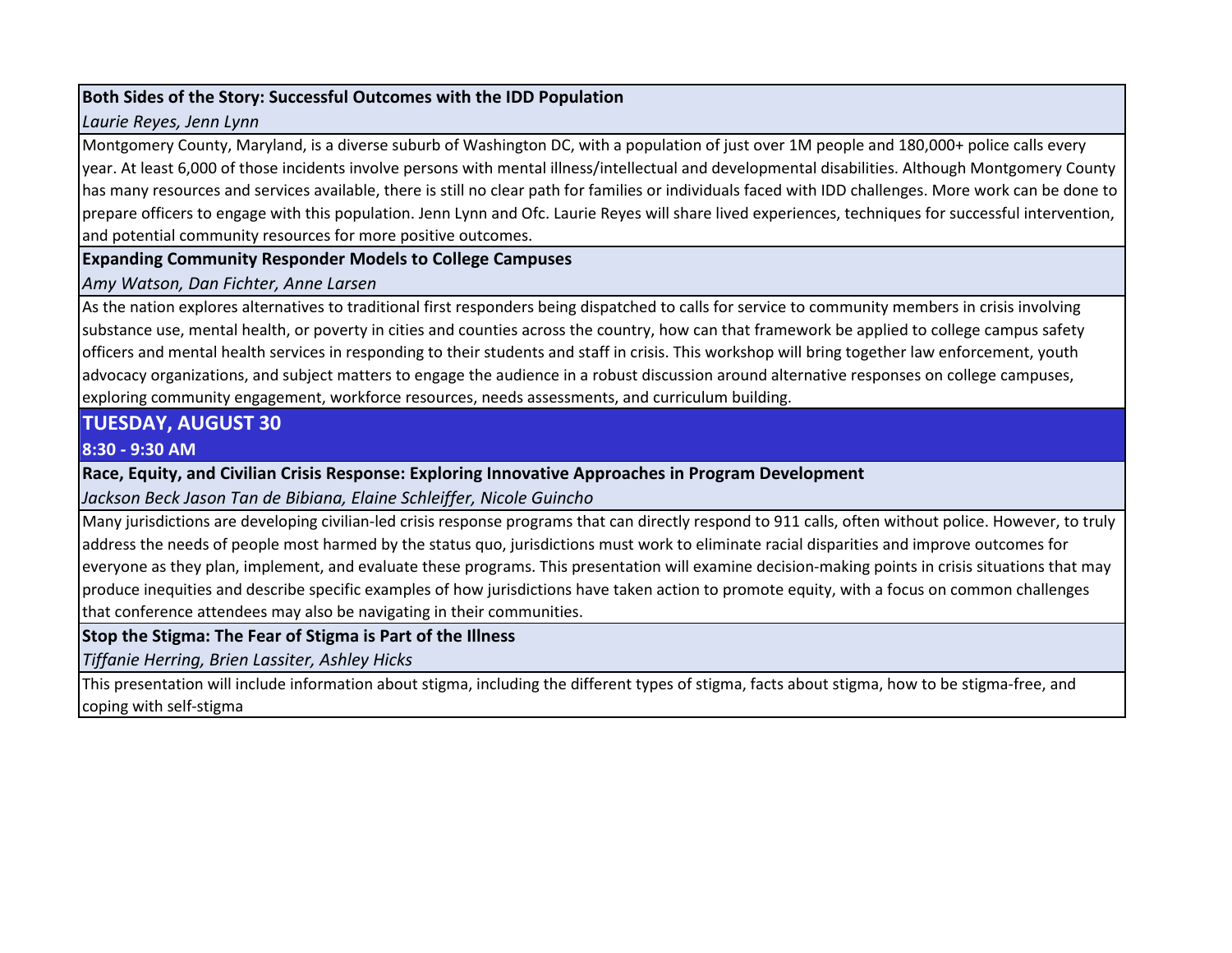#### **This Bipolar Life: Living with Mental Illness**

### *Gabe Howard*

As a society, we frequently talk about mental illness crises because the crisis in mental illness is very public, whereas recovery from mental illness is very private. Doctors, politicians, and family members remark on the best ways to help and support people experiencing these disorders, primarily about how to "avoid bad outcomes." But another discussion is just as important: talking with the people who live successful lives despite such illnesses -- people such as Gabe Howard. His keynote, "This Bipolar Life," is an eye-opening presentation from the perspective of someone living successfully despite bipolar disorder.

# **What happens after a CIT officer intervention? Pre/post research on individual outcomes**

# *Leonard Swanson, Jessica Gaskin, Catherine Zettner*

While CIT research has demonstrated officer-level improvements, little has been shown to demonstrate the effects of CIT officer training on individuals in the community. We examined the outcomes of over 200 people who received a CIT officer intervention in a mid-sized Midwestern county. Outcomes examined include community mental health (CMH) services, law enforcement encounters, and incarceration history. Individuals received significantly more CMH services in the year following a CIT officer intervention. No change was found in officer interactions. Only a third showed incarceration history. Findings suggest CIT officers effectively link people to treatment outside of jail, but officer interactions persist.

# **"Is Dennis Really a Menace?" Unruly to Understood – Children in Crisis**

*Rachel Britt, Candace Allen, Thomas Clinton, Elaine Blanton*

Does anyone truly understand how a kid's brain works? Law enforcement officers don't sign up to become child therapists, but how often are those officers called to address kids whose parents are fed up with their kids' behaviors? This workshop delves into the most common diagnoses and reasons kids act out and techniques for officers to respond and deescalate these often frustrating, seemingly no-win situations.

# **Hoarding 1 - The Basics**

*Maria Spetalnik*

Sooner or later, every first responder will encounter a hoarded environment. The sights and smells can be overwhelming, and you may not know how to respond. This class will help you know what to do and say at the moment. We will discuss what Hoarding Disorder is, what causes it, why it's important to address it, its unique dangers, and tips and techniques to interact with the citizen to achieve the best results. This interactive class with lots of stories will help you respond in the real world.

# **How to Build a Countywide CIT Program: The VENTURA COUNTY MODEL**

*Mark Stadler, Felicia Skaggs*

Following a series of officer-involved shootings of persons with mental illness in the late 1990s, law enforcement leaders in Ventura County were determined to find a better way to deal with the increasing violent contact between officers and persons with mental illness. With the help of Major Sam Cochran and the San Jose Police Department in California, Ventura County built from the ground up a county-wide collaboration between NAMI, Behavioral Health, and all law enforcement agencies in Ventura County. Ventura County CIT has continued to grow and become stronger by finding funding sources, utilizing technology, and building partnerships.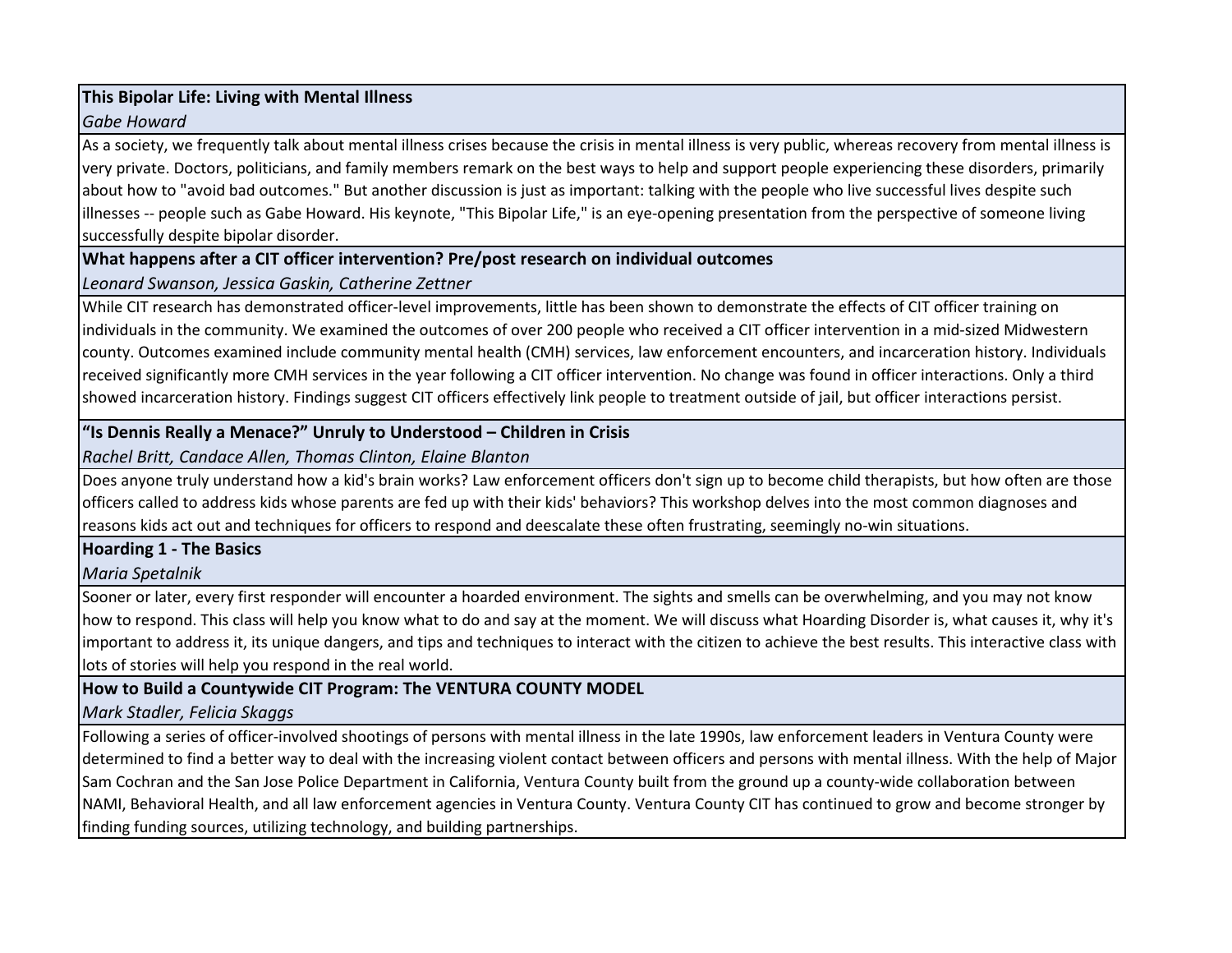#### **Utilizing a Proactive Approach to Address Rural CIT Concerns**

### *Hannah Longley, Jason Madore*

Rural police and mental health responses can create complications to responses and collaboration between law enforcement and mental health resources. This can be complicated by the additional stress of various systems and agencies working to support individuals with significant mental health challenges in these communities. By proactively planning and relationship building, many barriers can be overcome. Maine State Police, Law enforcement, and mental health resources have come together to provide proactive crisis planning, relationship building, and resiliency enhancement, yielding positive results. This session will review the steps taken to plan and address the unique needs of rural patrol proactively.

# **Veterans Justice Initiative 365**

# *Charles Gunter, Jeremy Davis*

The Independence Fund Veterans Justice Initiative is an all-inclusive look at how we can work with Veterans when they meet first responders in their times of crisis. We seek to change how the criminal justice system often views Veterans. We are looking at how to serve the Veteran better once they have been involved with the legal system and help guide them and the judicial officials through a more productive outcome other than incarceration. We want to have an open dialogue with our community stakeholders, which is accomplished through training and meetings with the stakeholders.

# **Law Enforcement 101- Understanding Police Culture for Non-Law Enforcement**

# *Tony Lockhart*

This course is for all non-law enforcement personnel, behavioral health professionals, co-responders, advocates, and community members who may interact with law enforcement. It is designed to explain some of the differences, limitations, and quirks that interact with law enforcement personnel. This can help answer "why are the police so paranoid, rigid, serious, etc.?" "Why did they arrest the person that needs the help?" Understanding between community members and law enforcement is critical to growing public trust. Law enforcement collaboration with mental health professionals, alternative courts, and community members is key to any successful CIT program.

# **Connecting the Dots: How CIT Connects Law Enforcement, Jails, and Mobile Crisis**

*Raymond Wooten, Connie Bienvenu, Kimberly Mapp*

This workshop outlines Pine Belt CIT's initiative in providing 40-hour CIT classes to corrections officers and how this training better connects mental health resources to local jails. Corrections officers interact with SMI/COD individuals regularly, and while they need similar CIT de-escalation skills as street officers, corrections officers are in a unique situation requiring special attention. Connecting CIT officers, corrections, and mobile crisis services have provided a streamlined pathway for incarcerated individuals to receive help, particularly in areas where a single point of entry is either absent or heavily constrained.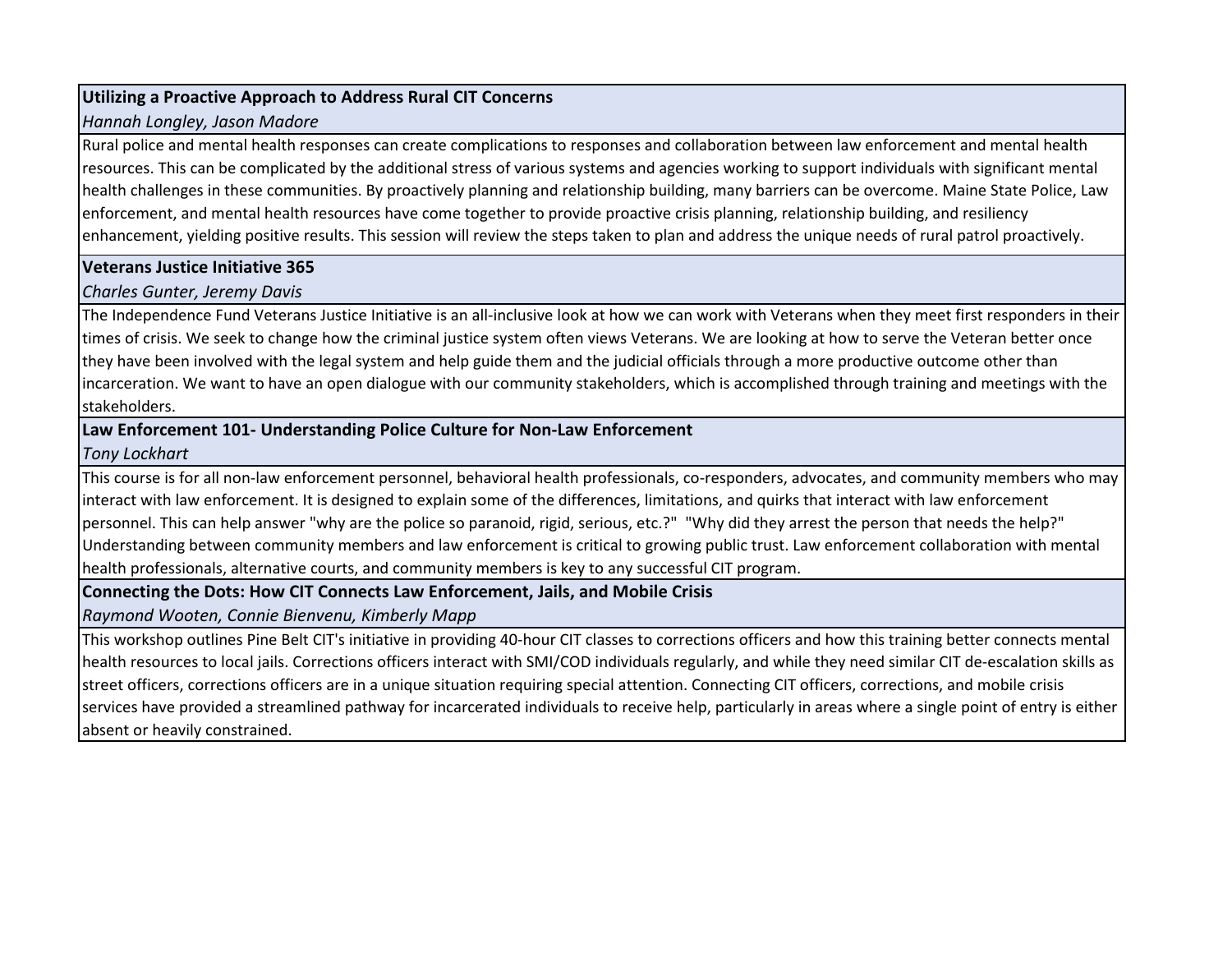# **Peer Support and Officer Resilience**

#### *Carla Kearns*

This presentation concentrates on developing a peer support team for your agency—discussion on Mass Causality Incident (Tree of Life) and how to assist officers during a crisis. Topics also included are drug/alcohol issues within law enforcement and assisting officers in critical incidents, including officer-involved shootings and traumatic events. Plus, new techniques are used to assist officers in overall physical and mental health.

#### **CIT and the Forgotten First Responders: The Importance of Training 9-1-1 Personnel**

*Lisa Fitzgerald*

The true "First Responders," 911 personnel are on the front lines of daily mental health crises. The information that they receive from callers is critical to the safety of the responders, the public, and consumers. They are the first link in the CIT chain. The 911 call taker routinely speaks to callers in crisis but typically receives very little training on de-escalation techniques. This workshop will explain why it is vital to include 911 personnel in your CIT training program. You will also be given a guide to what components are necessary for CIT training for 911 personnel.

**CIT Concepts for the Newly Hired Officers**

*John Willimas, Mark Benson, Jennifer Wooldridge, John Keigher*

Many want to introduce CIT as basic law enforcement and correctional academy component. While Illinois continues to hold the 40-hour course as a "specialty training," recent legislation requires an introduction to CIT to be included within the basic curriculum. The Illinois Law Enforcement Training and Standards Board (ILETSB) has recently developed a distinct curriculum for newly hired officers unfamiliar with CIT and without street experiences to build upon. In this presentation, CIT coordinators and instructors will explain the challenges this mandate presented, the steps taken to address those issues, and how complex CIT characteristics were redeveloped.

**Tuesday August 30 9:45 - 11:15 AM**

# **CIT International Training Programs**

*Chris Roup*

CIT International provides various training and technical assistance opportunities to enhance CIT Programs. This workshop will provide an in depth look at each of the courses with testimonials from instructors, as well as past attendees.

**Odd Partners: An Unlikely Collaboration**

*Alyse Ferguson, Scott Soland Charles Heasley*

The presentation reviews a Texas program, which has found a unique partnership between law enforcement and defense attorneys. These historic adversaries have found they have common goals and work together to improve outcomes for persons with mental illness. The partnership expands options available for diversion and engages CIT Units, officers, and defense attorneys in finding solutions for assisting those with mental illness in a unified effort.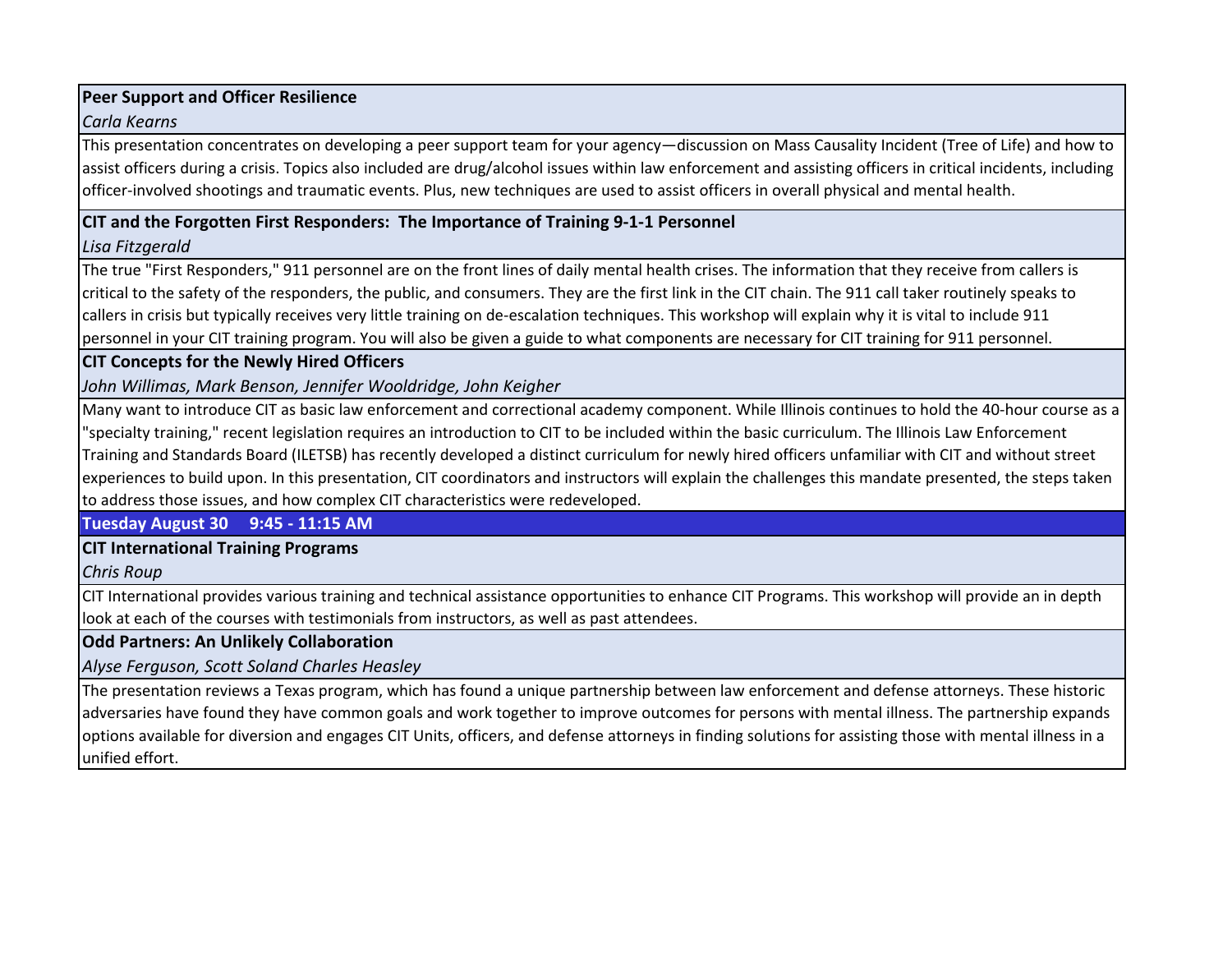#### **Community Partnerships Helping Those in Need**

# *Tenasha Hildebrand, Christie MacMurray*

Supporting individuals in crisis and beyond to reduce ongoing crises is key to effectively supporting people and communities. This presentation will review our community approach to engaging members with a Serious Mental Illness designation to find ways to support them more proactively. This presentation will feature the behavioral health crisis system in Maricopa County, Arizona, and how partnerships with law enforcement through CIT create opportunities to divert individuals from law enforcement to behavioral health resources. We will highlight collaboration workflows for those in crisis using proactive treatment alternatives, including programs such as Forensic Assertive Community Treatment Teams and intensive outpatient programs.

# **Hoarding 2 - Beyond the basics**

# *Maria Spetalnik*

For those that attended part one of the course last year, this will be even more practical, with lots of what to do at the moment, tips, tricks, and techniques. You will learn how to read the hoard to improve your success in speaking with the citizen and ways to help them be more successful in getting and staying cleaned up. Our workshop is interactive with many examples and case studies to make it easy to understand and put into practice.

# **Mental Health and Addiction Strategy: A Community Safety and Well-Being Approach**

*Mike Lockington, Chris Dickson, Christine Peters*

Peel Regional Police (located in the Greater Toronto Area) developed and delivered a comprehensive Mental Health and Addiction Strategy in collaboration with several internal and external stakeholders in 2021. A "Community Safety and Well-Being" approach formed the foundation of this Strategy that strengthens PRP's dedication to supporting individuals and families impacted by mental health and addiction. This presentation will provide an overview of the Community Safety and Well-Being Plan, the Mental Health and Addiction Strategy, and the implementation of a "Non-Police Team" approach to providing timely mental health and addiction resources when needed most.

# **Rural Communities & Crisis Solution**

*Nick Margiotta, Daren Fry, Vicki Phillips, Jeff Cross*

As CIT Programs continue to evolve, communities find there are limited crisis solutions designed to meet the unique needs of law enforcement/CIT. This is often exacerbated in rural communities, which often are challenged by limited resources and large distances. Ironically, many crisis solutions are possible for rural communities and can be cost-effective. A full continuum of crisis services, such as crisis-mobile teams, drop-off facilities, postcrisis peer support, and reentry, is possible and can function with a "no wrong door" philosophy – which is key to maximizing effectiveness in meeting this critical need.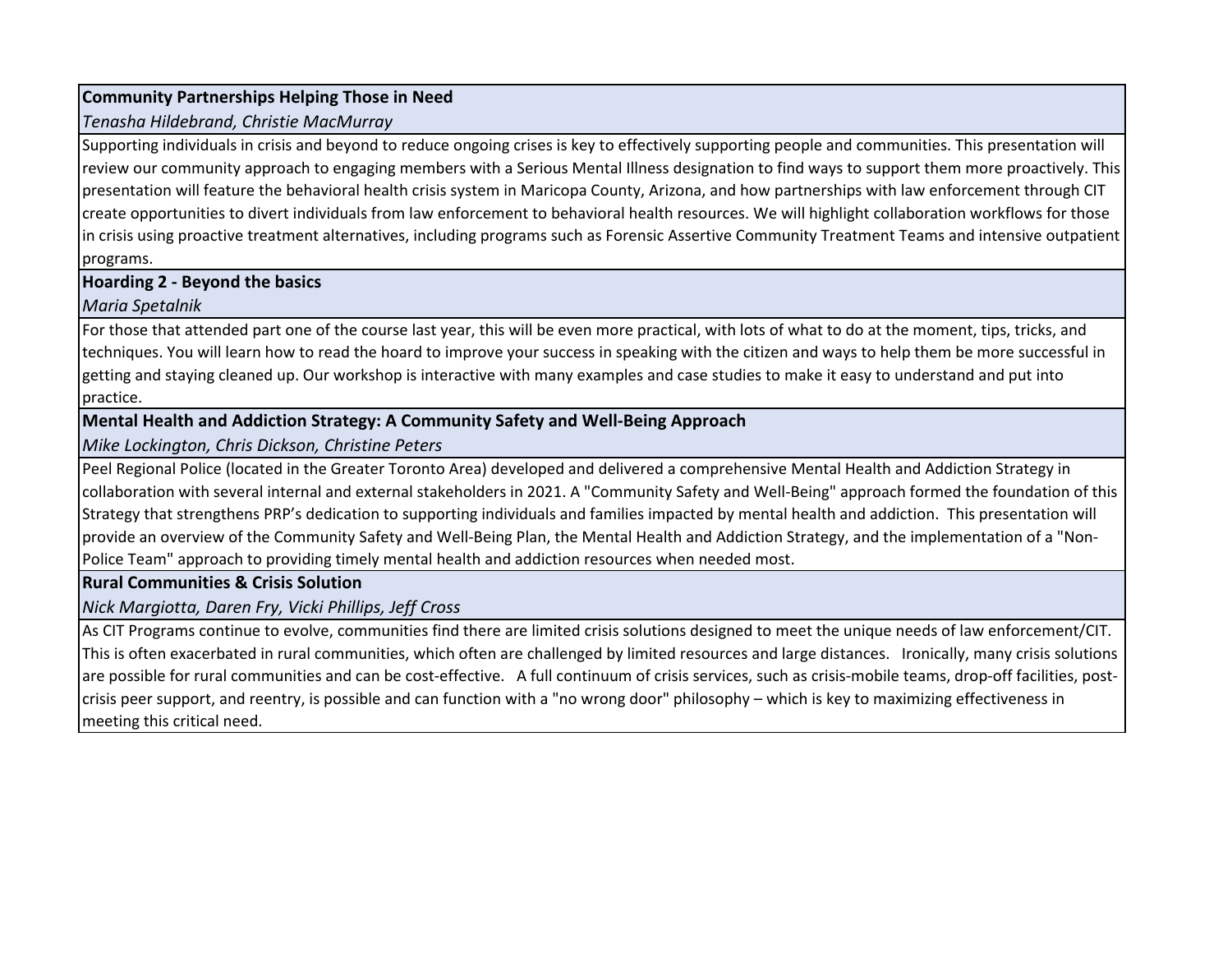# **20 Ways To Make Your CIT Training Interesting and A Success!**

#### *Sarah Burtenshaw*

Trainers: Do you want ideas to make your CIT training sessions more interesting? Participants: Do you want to expand your knowledge about mental health? If your answer is "Yes!" then attending this interactive workshop is necessary. Participants will experience 20 different activities to enhance their knowledge of CIT-related topics. Videos and practical activities will be provided, which can be taken away and used in your training.

# **Developmental Disabilities and Co-occuring Mental Health Needs**

#### *Yolanda Cruz, Habsi Kaba*

Lack of understanding of developmental disabilities and co-occurring mental health have resulted in many encounters with law enforcement. Unfortunately, the media focuses on negative law enforcement encounters; it is important that first responders and all disciplines become aware of developmental disabilities and co-occurring mental health characteristics.

**Trauma Informed Practices: Introducing an Organizational Assessment Tool**

#### *Russ Turner*

Trauma Informed Care has become a buzzword in the social services field but becoming truly trauma-informed is a multi-year process. Such a process shifts an organization or agency's entire mission based on understanding trauma's effects on people and how they then act in the world. In addition to understanding these effects through didactic training sessions, real change can be enacted using an organizational assessment tool. This presentation introduces such a tool, how our training team created it, and how it relates to our education and training on trauma, including traumainformed supervision.

# **Community Resilience through Canines?**

*Edward Dobleman, Janice Campbell, Margaret Inscho, Pamela Bolden*

Through collaboration, CIT New Jersey (CIT-NJ) and Tri-State Canine Response Team realized that during tragic incidents throughout this country, the need for community outreach has become even more prevalent in helping the community build resilience. The collaboration they developed in 2015 has deployed their team all over the country to help bring resiliency to the communities they visited. Under the auspices of the CIT-NJ Center of Excellence Program, we would like to help expand community resilience by showing how we can collaborate to expand, create, and continue to support your communities through your CIT programs with Canines.

# **Bringing Home to Work: Two Success Stories of CIT Officer Recoveries**

*Shaun McColgan, Peter Elste, Michael Studevant, Kathleen McEvoy*

We will share how a Lieutenant turned to his job to get the help he needed to recover. The department believed in the Lieutenant and helped him to sobriety; He has since been promoted to Deputy Chief. It's also the story of an officer who was not ready to accept help until he hit rock bottom. He has recovered and become the CIT Coordinator. In between is a Sergeant who was there for both officers. He shares his struggles in helping the officers and how he dealt with them. It is a very powerful and emotional story.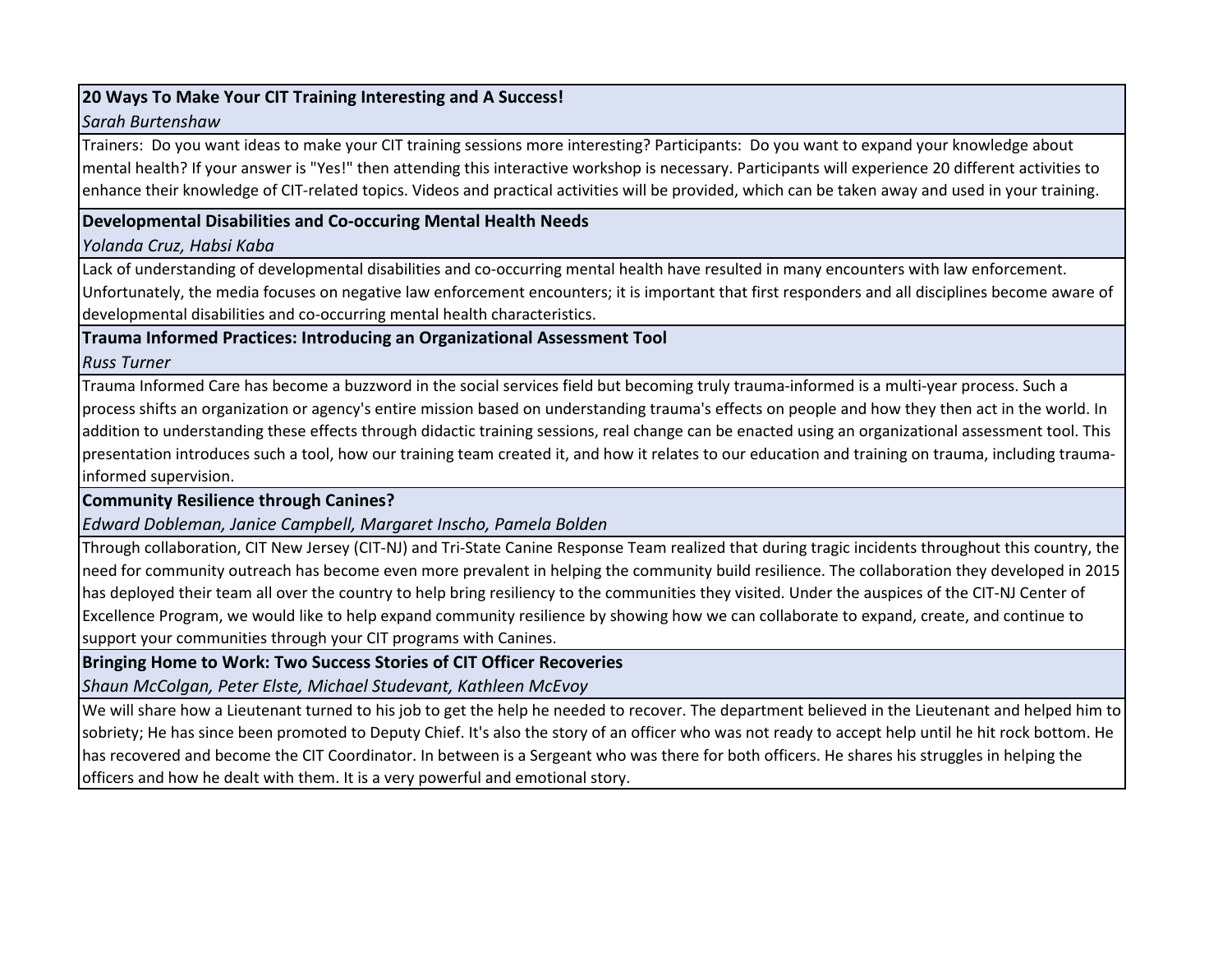# **Training: Teach Me and I May Remember, Involve Me and I Learn**

*S. Drew Taylor, Benjamin Lobst, Scott Hoke, Kerrie Baker*

This workshop will focus on measuring and demonstrating critical skills acquired by officers attending CIT training. To ensure officers can properly handle calls involving persons with mental illness, a team of county professionals, officers, and researchers developed a series of assessment instruments for the 5-day CIT training program. Written instruments designed to assess change before and after training will be shared. On-the-job simulations created to promote experiential learning will be demonstrated to the audience. A role play coach will provide real-time feedback using structured rating forms designed specifically for the intervention's engagement, de-escalation, and resolution phases.

# **Partners in Progress - Countywide Crisis Response**

*Andrea Smith, Jaime White, Michael Yanosy, Brashaun Kirkland*

Wayne County is home to 1.75 million people. It is ethnically diverse – English is a second language for 15.3% of the residents; 49.3% of the population is White; 38.4% African American, 3.82% Hispanic, and 3.38% Asian – and is 23.7% of residents live in poverty. This presentation focuses on the partnership between law enforcement and community mental health, supporting each other and communities through collaboration. Through this presentation, individuals will hear about barriers, challenges, and progress as we expand our efforts to create healthier communities while changing perceptions of those impacted by mental illness/substance use.

**The Right People for the Job: Adjustments to Crisis Response Models**

*Rolando Santiago, Jennifer Forester, David Cohen, Beth Tabachnick*

The Crisis Response model in Montgomery County, MD, was outpaced by our community's growth and changing needs. In 2021, we began introducing a CAHOOTS-based model into our existing infrastructure to have a tiered response team that can pivot its composition based on the needs dictated by the call. This allows police to focus more on petrol and answering calls while providing appropriate behavioral health responses for low-acuity patients, who can be diverted to alternative destinations or treated. We will review shared experiences from police, fire rescue, and crisis staff.

# **Tuesday August 30 1:30 - 2:30 PM**

# **Body Based Interventions: The Nonverbal De-escalation**

*Maeve Widmann, John DiMatteo*

Officers use CIT skills every day. Verbal de-escalation is an outstanding tool officers have at their disposal. However, how do we deescalate an individual that is too dysregulated to comprehend words? When a person becomes highly escalated, their brain resorts to primal functioning. During this time, verbal de-escalation is no longer productive. Body-based interventions can increase functioning for an individual in crisis, increase safety for officers and the individual, and decrease the necessity for the use of force. Body-based interventions aim to reregulate an individual's central nervous system so verbal de-escalation can resume.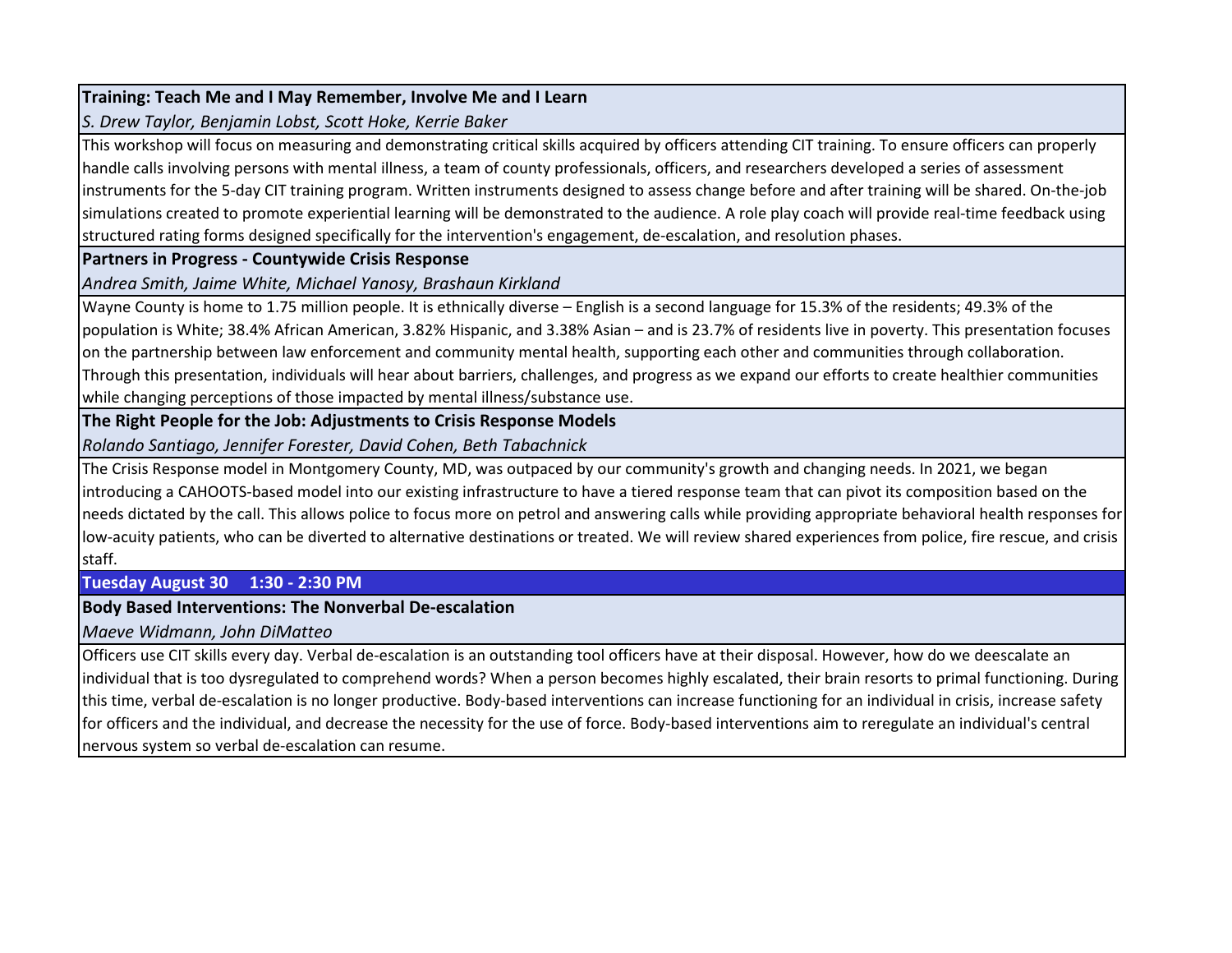### **Oversight: Is your CIT Program as good as you think it is?**

#### *Sabrina Taylor, Matt Dietzel*

For both new CIT programs and well-established programs, there is always a question of how you measure success and who sets the standard. The presenters will share what they learned as experienced CIT coordinators from Albuquerque, New Mexico, and Phoenix, Arizona. The Albuquerque CIT program is one of the oldest programs in the country, and Phoenix, Arizona, has a gold certification from CIT International. Both cities have had experience with being investigated by the Department of Justice. The presenters will discuss best practices in police accountability and what metrics are accepted to define success.

#### **Racialized and Sexualized Trauma:A Trauma Informed Perspective**

#### *Gladys Smith*

Racial trauma results from ongoing exposure to racial stressors such as racism, racist bias, discrimination, violence against people of color, and racist abuse in the media that creates an environment in which a person of color feels unsafe simply because of the color of their skin. It is widespread among all marginalized or stigmatized racial or ethnic groups. Sexual trauma is also a persistent issue for the BIPOC community. This workshop is an intersection of the two concerns. It sheds light on two difficult issues to have a dialogue about. Let's discuss and learn together.

# **Close the Revolving Door of the Opioid Crisis: Cops, Narcan & Peers**

#### *Erica Chestnut-Ramirez, Rob Ferraro*

Law-Enforcement is on the front line of the opioid epidemic. While an increasing number of departments are equipping officers with Narcan, which greatly increases the ability to prevent opioid fatalities, there is often little follow-up or ongoing coordination for preventing future overdose use. In response, Tempe's CIT Program and EMPACT partnered on a ground-breaking collaboration to deploy Narcan. They built a 24/7 system to immediately connect the individual to Peer-Support Specialists, even while still in the hospital. A perfect partnership between CIT and community behavioral health is working hand-in-hand to break the cycle of addiction and reduce the burden on law enforcement.

#### **Pre-Conceived Notions and Bias Training**

*Johanna Covault, Richard Nelson*

Developing a bias training, the normalizing bias as a human condition that needs to be recognized in each individual, and the "how" is a task of CIT Training. This workshop will describe the process and training developed to address this and the feedback received at Mecklenburg County CIT.

# **Lessons Learned in Planning, Implementing and Evaluating a Statewide Telehealth Program**

# *Don Kamin*

Many communities are utilizing telehealth solutions to improve crisis response systems. This presentation will describe New York's statewide program development that provides iPads to law enforcement officers and mental health clinicians to enable police-initiated, rapid, remote evaluations of distressed individuals. The program is currently implemented in 20 counties across 36 law enforcement jurisdictions. Lessons learned in planning and implementing the program will be described. In addition, there will be a demonstration of the online data portal that can be accessed by participating agencies for evaluation purposes.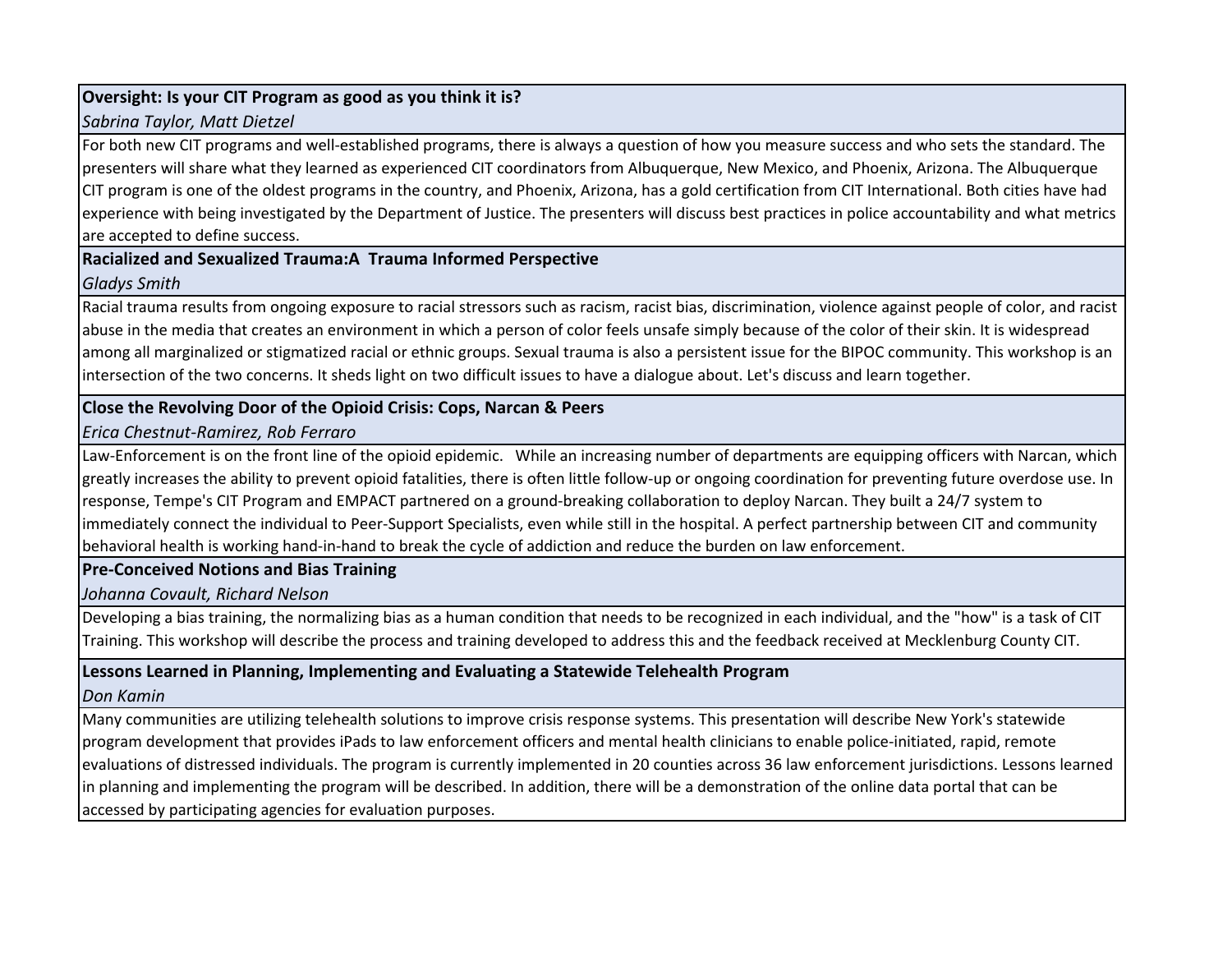# **The Next Generation of Training: Using Emotional Intelligence (EQ) for CIT**

# *Gregory Campbell*

Emotions are present in everything you think, do, and say each day on the job, in your career, and throughout your life. Emotional intelligence (EQ) is how you handle yourself and others. Your EQ taps into a fundamental element of human behavior distinct from your intellect and personality. This workshop will help you understand how EQ affects how you manage your behavior, navigate social complexities, and make personal and professional decisions that achieve positive results. Those connected to policing and CIT will develop their EQ to communicate more effectively and handle stress and conflict productively.

# **CIT-U: Adapting CIT for College & University Police Departments**

# *Amanda Zelechoski, Michelle Tyler, Keri Kei Shibata*

In response to the growing need for crisis prevention and intervention services on college campuses, university law enforcement departments have increasingly developed specialized training and units to respond to the behavioral health needs of their students, faculty, and staff. This panel presentation will overview an adapted CIT model designed specifically for campus police and piloted at the University of Notre Dame in 2022. Presenters include the police chief leading this effort and the co-developers of the adapted CIT-U program. We will discuss specific modifications; lessons learned, city/county department partnership opportunities, and recommendations for implementation on other campuses.

# **A Law Enforcement Policy Guide and One Program's Road to Policy Implementation**

*Jeff Futo, Christopher Bowling, Adam Sorensen, Joe Freyhof*

In 2020, the Ohio Criminal Justice Coordinating Center of Excellence created and released a law enforcement policy guide. This was followed in 2021 by releasing a Public Safety Telecommunicators Addendum. The creation of guides helped develop and implement law enforcement agency policies. This presentation will provide an overview of the evolution of these guides and their adoption and implementation by an Ohio rural community's CIT program. Presenters will highlight the guides' focus on implementing CIT standards within law enforcement agencies and a CIT program's journey to collaborate with law enforcement jurisdictions on policy development.

# **No Safety In Silence- Suicide Awareness**

# *Bethany Pope*

No Safety In Silence - Suicide Awareness discusses suicide data, First HELP programs, the impact of trauma from a suicide loss, and addresses the stigma of suicide from an honest, in-depth perspective. This session provides an authentic inside look at law enforcement suicide through the personal story of Sgt. Michael R. Hood, as told by the mother of his children, Bethany Pope. As a representative of First HELP, Bethany uses her grief journey to bring to light the critical need to change the conversation about mental health and suicide within the public safety professions.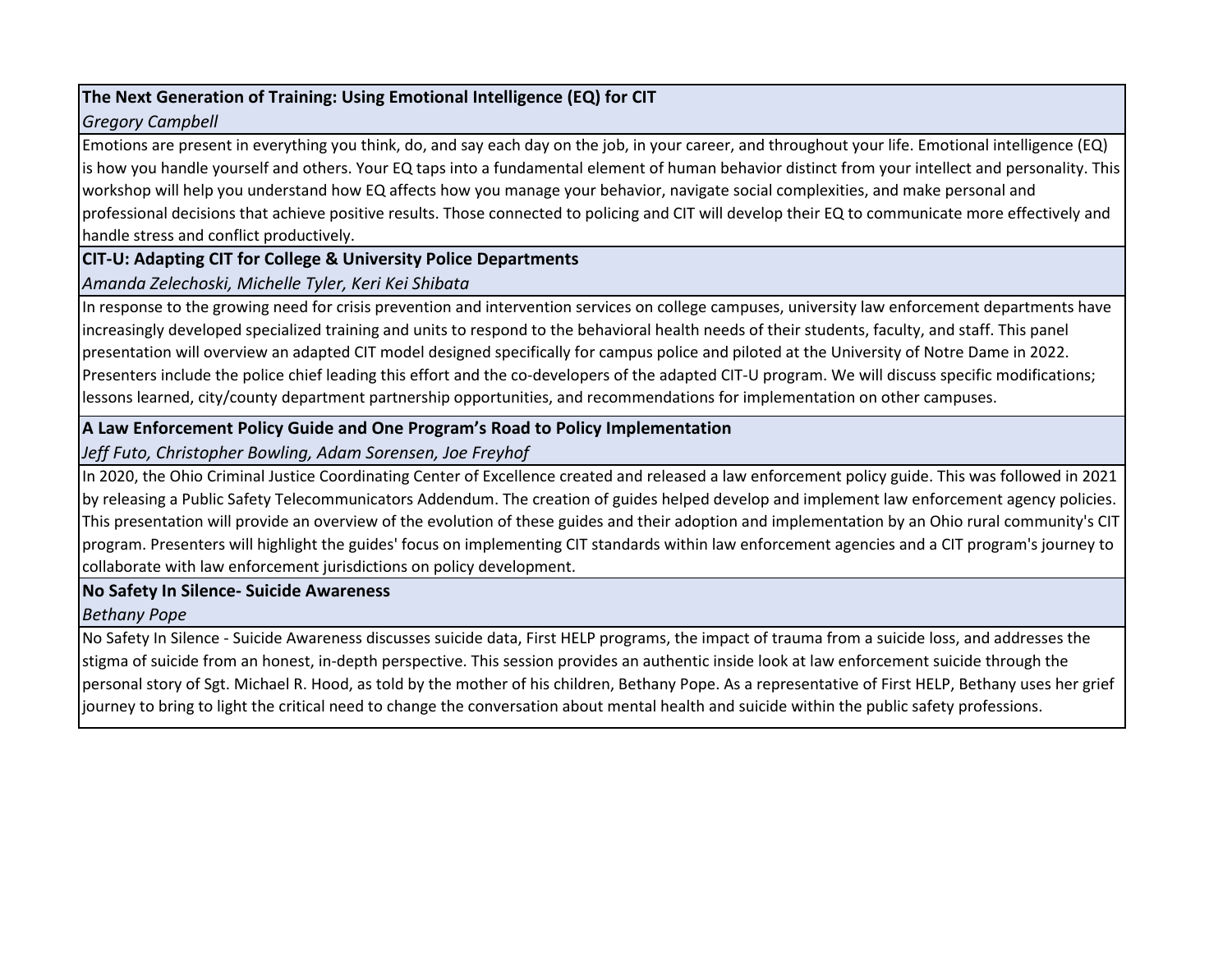# **CIT Research Update**

#### *Amy Watson*

After several decades of CIT research, we have learned a lot about the value of CIT programs. However, some questions remain unanswered or incompletely answered and new questions are arising in the changing crisis landscape. In this workshop, we will review the body of research on CIT and discuss what we have learned about its effectiveness for officer level, subject level and system level outcomes. We will summarize research on related competing and complementary models and discuss the overall implications of the existing research across models.

### **Veterans Justice Outreach : the Nexus between VA and CIT**

# *Matt Miller*

Veterans with police involvement, criminal charges, or incarceration often have difficulty navigating traditional justice systems and attaining positive outcomes. A significant portion of veterans have such justice involvement, and the VA has two programs that partner with justice systems to improve outcomes for those veterans and their communities. This workshop will describe the missions, methods, and partnerships of those programs. CIT officers and stakeholders will learn how and when these programs can help and how to refer veterans to them in their localities.

# **Rebuilding Policing: Developing Leaders to Heal Moral Injury & Trauma**

# *Brittany Lash, Charles Heasley*

The system of policing in the United States has been facing a crisis for years. We have called it by many names, but in the end, the result is the same: the loss of officers through attrition or suicide. This presentation explores concepts of moral injury and the impact that working within a traumatized system has on officers and their leaders. Attendees will also explore ways that they, as officers, administrators, or leaders, can mitigate and/or heal the impact of moral injury/trauma within their systems.

# **But Wait, There's More! Establishing CIT Refresher and Specialty Courses**

*Jennifer Wooldridge, John Keigher, John Williams, Mark Benson*

CIT is more frequently considered a "specialty certification," requiring periodic renewal and continuing education requirements. Anticipating these, the Illinois Law Enforcement Training & Standards Board (ILETSB) has developed courses designed to reintroduce key CIT components and updates to officers who completed the 40-hour course previously. Additional courses focusing on the special needs of juveniles, veterans, and those in the correctional setting have also been developed to offer officers more opportunities to utilize CIT skills in unique settings. These courses include a series of fast-paced role play exercises that allow CIT skills to be exercised and evaluated in a controlled environment.

# **Tuesday August 30 2:45 - 3:45 PM**

# **Surviving The Job And Life After The Job**

*Mark DiBona*

Sgt. Mark DiBona is a retired Law Enforcement Officer of 33 years. He is a co-founder of Protecting The Guardian. Mark developed mental health issues throughout his career, including two suicide attempts. Law Enforcement Officers face danger every shift they work. They also experience toxic events and situations that are difficult to process and cause stress and other mental health issues. This can lead to relationships, spiritual, physical health, job performance, alcohol, and issues. Also, these issues can lead to suicide. COVID and suicide are the top two causes of First Responder deaths.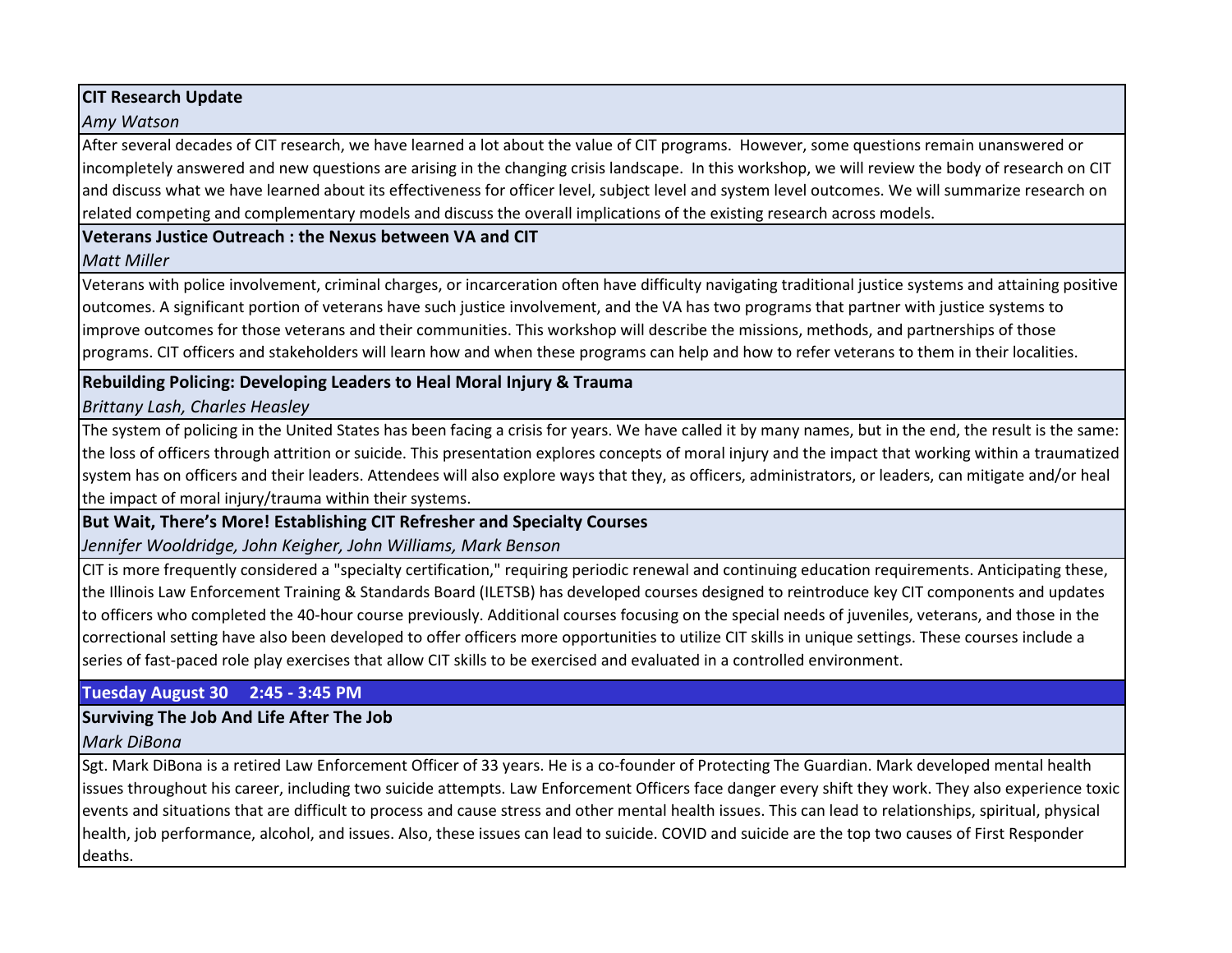# **"Human Behind the Vest" Importance of Officer Self Care & Mental Health**

#### *Erin O'Donnell, Francis Healy*

This workshop will provide a brief history of the Philadelphia CIT program (the fourth largest police department in the country) and how CIT has impacted the Philadelphia region. Attendees will learn about various parts of the Philadelphia curriculum, including officer suicide, officer PTSD, officer stress/resiliency, and self-care. CIT Coordinator will share first-hand experiences discussing these various topics with officers and how it has impacted them after the training. Presenters will also provide tips around running your CIT program and discuss the Philadelphia CIT program's EAR de-escalation model.

# **CIT ECHO: A Unique Opportunity for Additional Training in CIT and Networking**

#### *Nils Rosenbaum, Annette Crisanti, Kimberly McManus, Ben Melendrez*

CIT ECHO is a partnership between the Albuquerque Police Department, the University of New Mexico, the Department of Psychiatry and Behavioral Sciences, and Project ECHO. The ECHO model creates the opportunity to educate, train and share resources to benefit law enforcement and communities. In recognition that law enforcement encounters cases involving mental illness and/or addiction, workshop attendees will explore how using the ECHO model builds effective crisis intervention, shared expertise, and best practices to reduce stigma. We will present the creation, effectiveness, and results that CIT ECHO has in providing shared training with law enforcement and mental health professionals.

# **Stronger Together: How community partnerships can address 911 super utilization**

# *Robert McKeirnan*

Anyone working in emergency services can probably identify citizens in their community that over utilizes 911. Often these citizens live with behavioral health issues and use resources across the emergency system, touching law enforcement, EMS, fire department, and ERs. First responders are often not the best resource to solve problems at the core of the calls. Find out how one PD has partnered with services across the spectrum to address the core issues causing super utilization of 911 through RECAPS Meetings to reduce their 911 calls for service.

# **Deferred Prosecution, Prompt Justice: Re-Discover's Deferred Prosecution Program**

*Heather Umbach, Sally Boone*

ReDiscover partnered with the Jackson County Prosecutor's Office to develop a new diversion program in 2021 when they piloted the Deferred Prosecution Program. This program was created to offer an alternative to Jackson County residents facing low-level charges to offer an alternative to incarceration. This presentation will review and describe the diversion program, provide an overview of the pilot, and discuss the next steps for diversion courts.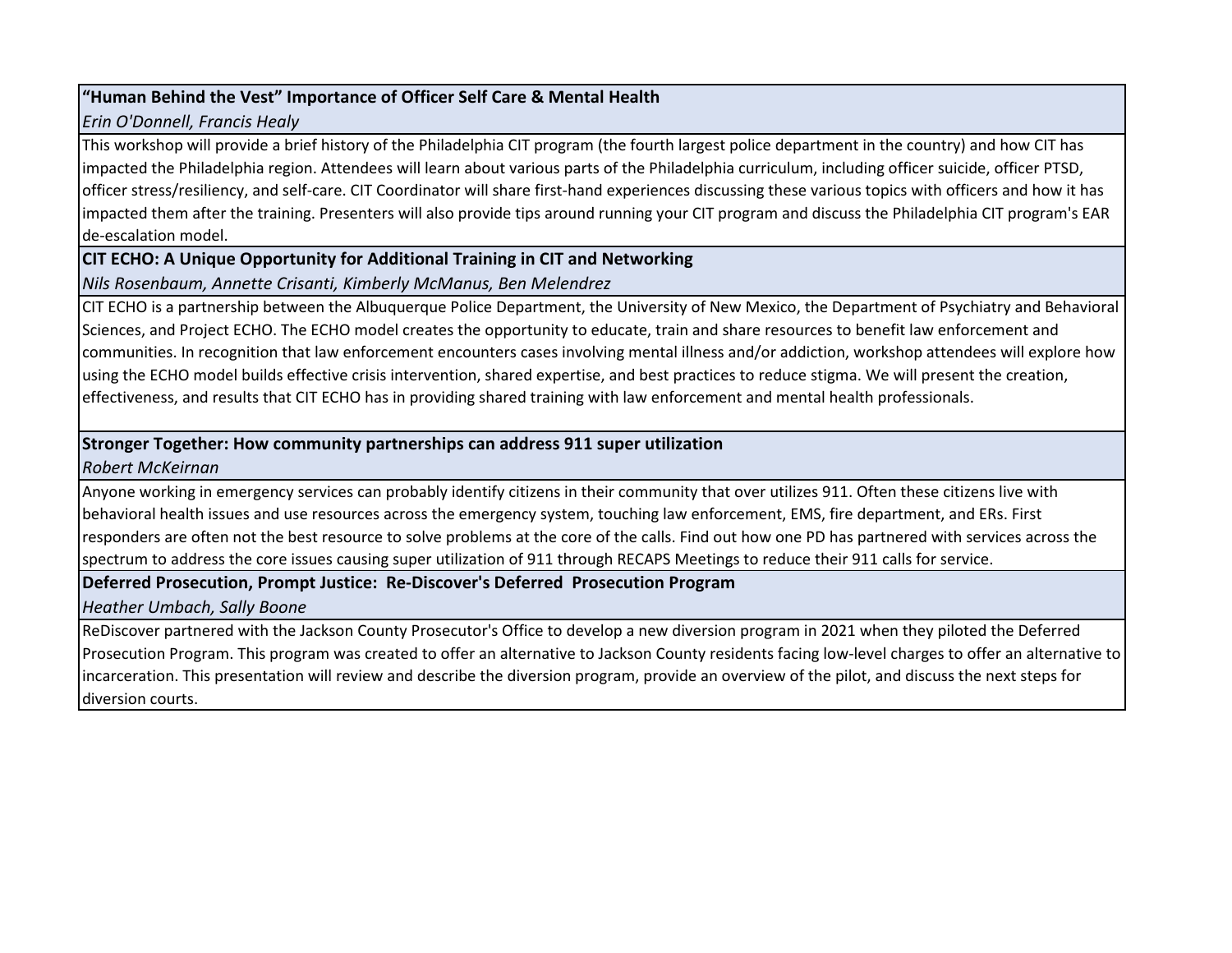# **The Challenges of Implementing CIT in Smaller Jurisdictions**

# *Carla Strassle, Katherine Gruver, Tiffani Kleiser*

Much of the CIT research literature covers data from large metropolitan areas. While challenges of implementing CIT in smaller jurisdictions have been acknowledged within the literature, naming the problems doesn't solve them. This roundtable will allow for discussion of one county's CIT journey, focusing both on successes as well as continued roadblocks with time reserved for audience input of shared obstacles and potential solutions. Topics for discussion will include: Issues with a decentralized policing model, getting officer buy-in, expanding CIT beyond police personnel, creating and funding a co-responder model, and moving beyond the evidence base for officer-level outcomes.

#### **The Connection Between Trauma, Substance Use and Commercial Sexual Exploitation**

#### *Dawn Ferrer*

This workshop provides participants with a more in-depth view of sex trafficking and its correlation with trauma and substance use. It goes beyond basic human trafficking information to discuss victimology, childhood trauma and ACEs, substance use before and after trafficking, trauma-informed language in crisis response, and how changing our perceptions can decrease stigma toward survivors. Participants will better understand survivors and their experiences and how their vulnerabilities led them down the path to exploitation. This understanding will provide a more holistic and trauma-informed response to survivors in crisis.

# **Building Community Resiliency**

#### *Wendy Ellis*

Dr. Ellis, our Keynote speaker will continue her discussion for applying a community resilience framework with a public health perspective to address mental and behavioral health. Using the concept of the "Pair of ACEs" - adverse childhood experiences in the context of adverse community environments - Dr. Ellis will share concrete examples of how multiple sectors, including housing, public education, law enforcement, and criminal justice, are collaborating to address many of the antecedents that contribute to maladaptive behaviors, criminality, and negative health outcomes. Attendees will learn to identify key community assets and resources, promote upstream efforts to address social determinants, and build community resilience.

# **"Patient Not Prisoner": How Crisis Intervention Teams Have Saved My Life**

# *Melissa Owens*

Melissa has successfully lived with bipolar disorder for over twenty years and has benefited from CIT services amid six serious psychotic episodes. Melissa aims to reduce the number of individuals with mental illness entering the criminal justice system by sharing her story. Attendees will view a video of Melissa experiencing a psychotic episode and interviews with family and neighbors. Attendees can compare the behaviors and characteristics of a person in severe psychosis to the same features in the person presenting, who is completely stable, high-functioning, and living a happy, well-rounded life.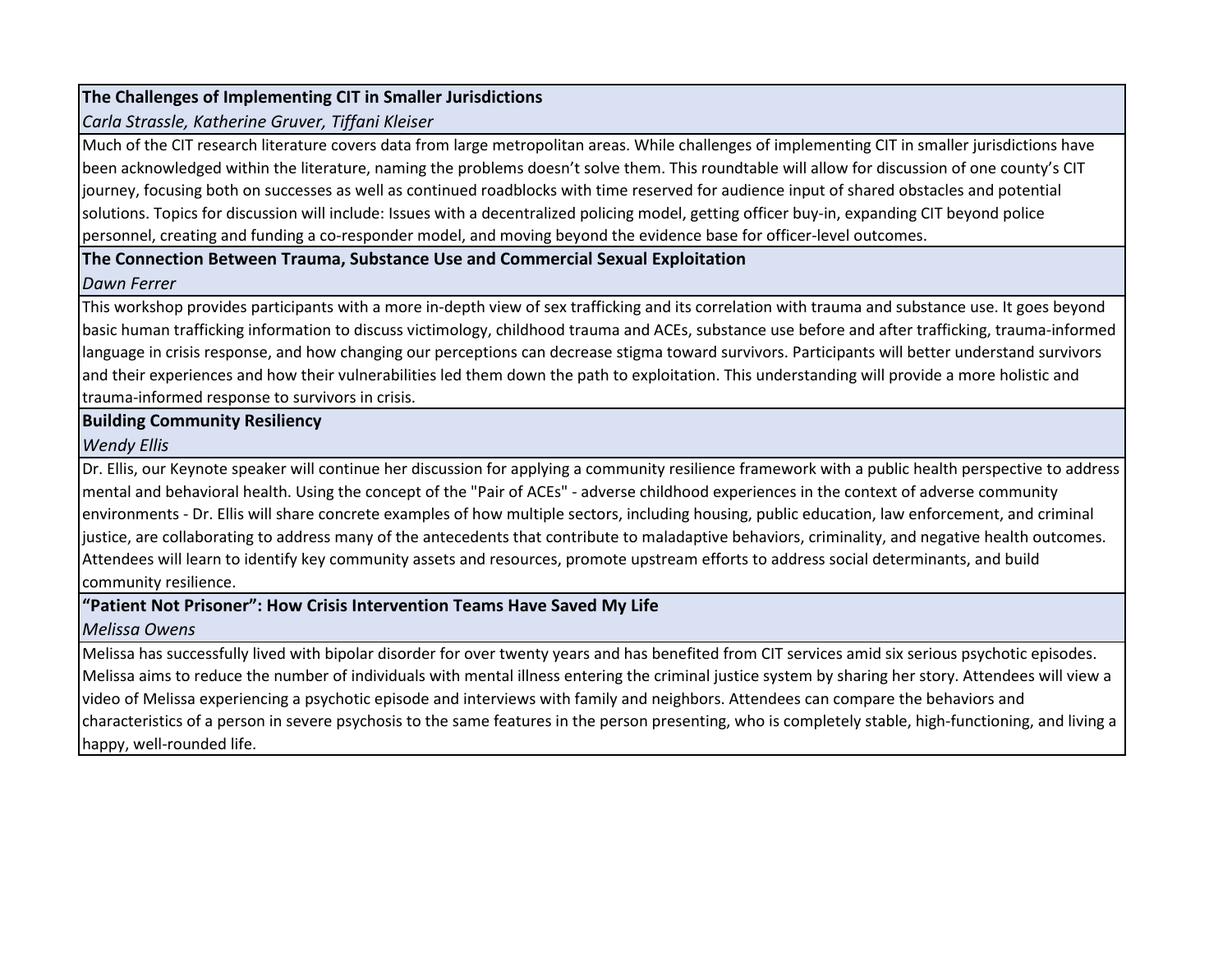### **CIT Indiana: A Nine Year Journey to Statewide CIT Coordination**

#### *Marianne Halbert*

In 2013, NAMI Indiana began providing technical assistance to communities wishing to develop CIT. In 2015 we successfully spearheaded the unanimous passage of legislation to create the CIT Indiana Technical Assistance Center. In 2020, we received our first funding from the state to support our CIT expansion work. In partnership with our Division of Mental Health and Addiction and the Indiana Law Enforcement Academy, NAMI Indiana oversees the development of CIT programs in our state. Learn about our partnerships, programs, resources, how fidelity with the Memphis Model guides our work, and the bumps and successes along this nine-year journey.

# **Outagamie County Sheriff's Office S.A.F.E. Program - Providing a Customized Response to Crisis Calls**

# *Joshua Hopkins*

During this workshop, we will be discussing the Safety Alert Flag Enrollment (SAFE.) The Outagamie County Sheriff's Office implemented the program. The SAFE Program allows community members to voluntarily provide vital information related to their Behavioral Health Crisis so First Responders know how to assist them in their time of need. Through partnerships with community members and community resources, the SAFE Program has changed how First Responders respond to someone in a Behavioral Health Crisis.

# **Rural (communities) CIT are Unique**

# *Lisa Ragan, Kim Rush King, Bill Davis*

The CIT partnerships of Tennessee are robustly pursuing rural CIT communities. After two years of 'acrostic messaging, much has been achieved in establishing and sustaining CIT as a Rural Program. Workshop Presenters will present important messaging points specific to examples of how best to achieve Rural CIT as a Community Program with Purpose. The workshop message is not whether Rural CIT can be established; but, How can Rural CIT be established – with confidence and sustainability.' Yes, 'rural communities are encouraged to give homage to community uniqueness and structuring and anchoring CIT efforts as a Program.

# **988, Information Sharing & Crisis System Transformation**

# *Leah Pope*

The CIT and crisis response landscape is rapidly evolving as the implementation of 988 and efforts to transform crisis systems move forward. In this workshop, the presenters will discuss several projects they are conducting in this space. First, we will discuss work to understand how stakeholders and communities are addressing 988 implementation in New York State. Then we will discuss two projects exploring the perspectives of people with mental illnesses and their family members. One examines their perspectives on information sharing between law enforcement and mental health providers, and the other explores preferences for crisis response.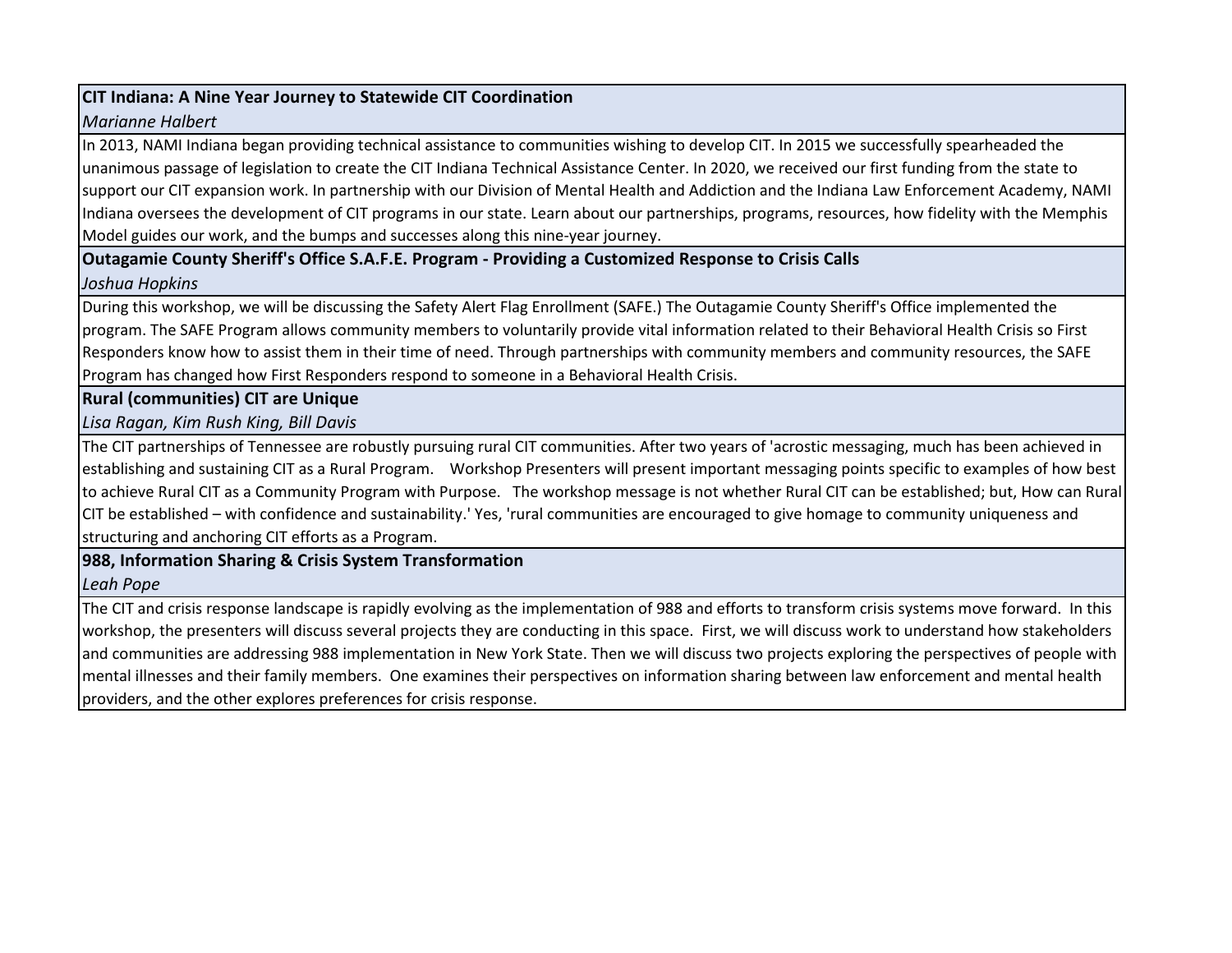### **The Wisdom is Already in the Room! Engaging and Amplifying CIT Trainings**

*John Williams, Mark Benson, Jennifer Wooldridge, John Keigher*

Experienced CIT instructors share interactive listening and de-escalation group training exercises - including how to utilize short video clips from CIT scenario-based training, one on one active listening exercises, theatre in the round improv versions of scenarios with the group and individual participation, descriptions of the primary, secondary, and observer roles in scenario training, and infusing training with self-care. Presenters will lead attendees through these exercises and demonstrate how to facilitate and get the most shared learning from participants. They will also explain how to turn Open Space Technology and Community Café Models into interactive learning experiences for CIT Officers.

#### **Tuesday August 30 4:00 - 5:00 PM**

# **The Dos and Don'ts of implementing a collaborative Mental Health Team**

*Toni Roach, Jordyn Schroeder*

In 2019 the Pasco Sheriff's Office implemented the Behavioral Health Intervention Team (BHIT), a mental health collaborative with BayCare Behavioral Health. BHIT works with high needs, high-risk individuals within Pasco County who are "super-utilizers" of emergency services to connect them with community-based resources. This presentation will cover an analysis of community needs and the allocation of resources. It will also explore measurable outcomes of diverted mental health calls for service and overall improvements for the Sheriff's Office and the greater community.

# **Strategies for CIT Program Implementation and Evaluation: Mid-Size and Rural Communities**

*Jennifer Todd*

The presentation's focus involves the implementation and evaluation of a Crisis Intervention Team (CIT) in a community serving mid-size and rural communities. The presenter's work with CIT began in August 2016, resulting in various CIT activities and five law enforcement training serving officers. The presentation ties into the CIT Memphis Model and programming as it addresses the Model's: ongoing elements (3.1) of partnerships and sustaining elements (3.3) of evaluation and research. At the end of the interactive presentation, participants will be encouraged to consider how to implement CIT partnerships and evaluation opportunities in their communities.

#### **Question, Persuade, Refer: A solid, evidence-based, user-friendly suicide intervention tool** *Shawn Dundon*

Question, Persuade, Refer (QPR) is a suicide prevention tool developed by Dr. Paul Quinette and published in 1995. For several years, our colleagues and stakeholders have been using QPR in Harford County, Maryland, USA. It is a great way to introduce public safety to suicide prevention. It is very quick and user-friendly. We have delivered this course to both small groups and large gatherings, both in-person and virtually.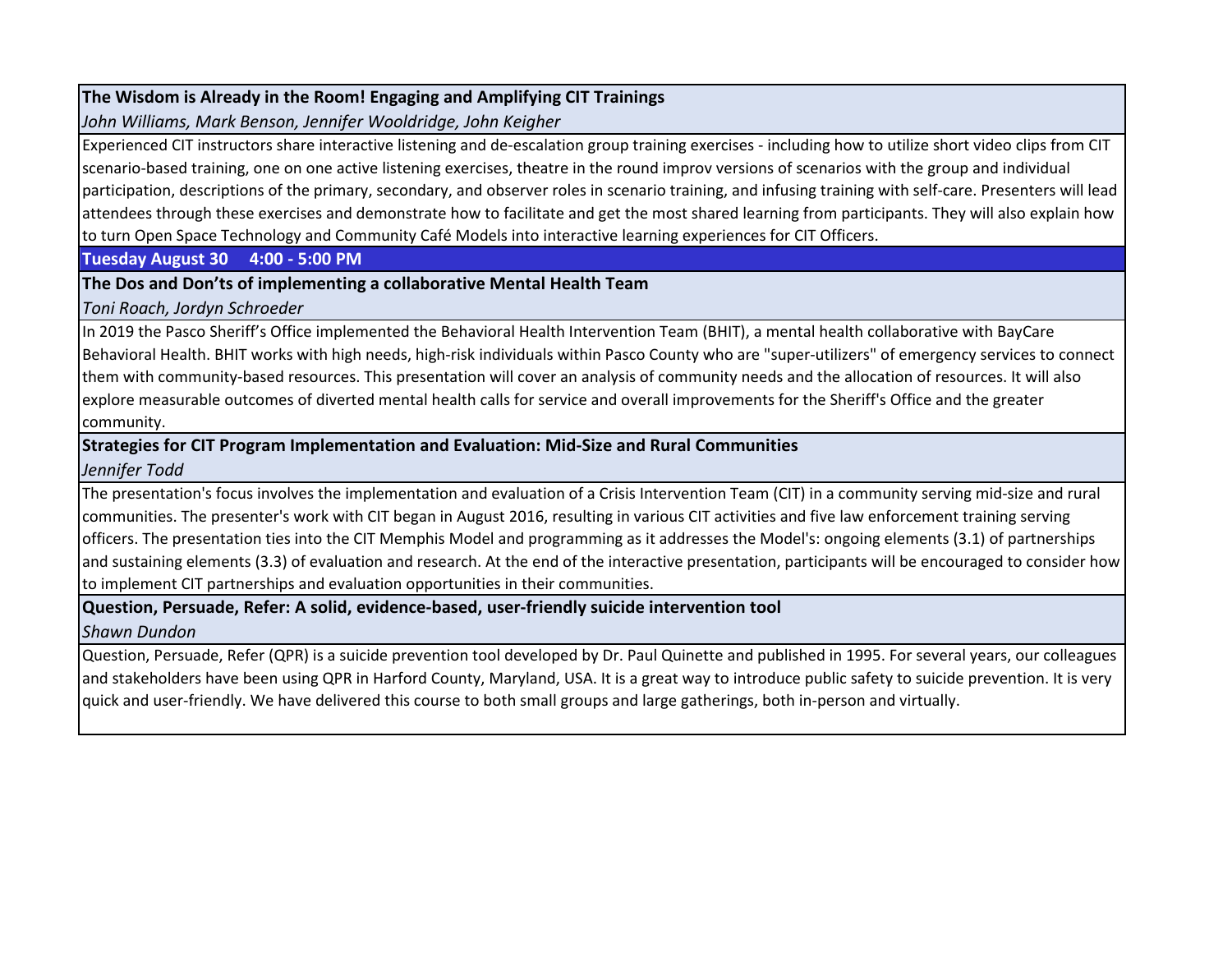# **Creating a Peer Support Team for First Responders**

#### *Steven Thomas, Michelle Warshauer*

This workshop will discuss the importance of creating a peer support team for First Responders. Additionally, how CIT training and CISM (Critical Incident Stress Management) can help guide how peers and clinicians integrate and work together within their roles. We will explore case studies and lessons learned from the field. Two speakers will give the historical basis of Critical Incident Stress Management and utilize qualitative support to show why it is a complementary model to employ with the Memphis Model.

#### **Autism and Law Enforcement**

#### *Seth Coleman*

This course will cover Autism research, the Americans with Disabilities Act, behaviors and characteristics, common therapies, restraint and control, and the often ignored caregiver contacts. During this course, students will be instructed on recognizing the signs of Autism, identifying safe means to communicate and contact individuals on the spectrum, and better serving the Autism community they are entrusted to protect. This class is focused on first responders. The instructor keeps the course lively with a spectrum of contacts and personal story examples. This class is instructed in an open format, with questions from the audience encouraged.

# **Suicide Prevention: A Survivor's Story DJ Roles**

*Dan Marguccio, Darin Roles, Tom Bender*

This presentation was presented at last year's Conference and is a basic suicide prevention workshop, including the telling of a suicide attempt by Darin "DJ" Roles with a firearm. DJ will explain years of dealing with anxiety, depression, and events leading up to the attempt and how the attempt is helping him reach out to others who may feel there is no help. DJ will be accompanied by his neighbor and Laurel Highlands CIT Coordinator, Ret. Officer Dan "Gooch" Marguccio and Tom Bender, Director of Crisis Intervention for Somerset County, PA

# **Police-Mental Health Collaboration: Results of Use of Force Simulation Experiment**

*Lori Sims, Stephanie Dailey, Jason Daly, Ronald Campbell*

Multi-disciplinary coordination, engagement in community-oriented relationship building, and crisis intervention training for officers are vital to deter and reduce arrest-related fatalities and injuries, particularly during officer encounters with persons with developmental disabilities and/or mental illness. This session will review findings from the Law Enforcement (LE) Use of Force Simulated Experiment, which aim to provide datainformed recommendations to support the deterrence and reduction of arrest-related fatalities and injuries during high-stress officer encounters with civilians, including individuals with mental illness and physically combative or armed subjects.

# **Reimagining Police Does Not Mean Defunding Police! There may be other options!**

*Mark Giuliano, Michael Hatch, Christopher John*

Communities throughout the United States have been challenged with creating a plan to reimagine policing. There are no "one-size fits all." This workshop will detail options for a comprehensive community approach to address crisis. We explore a risk/responsivity model to ensure the right connections for the right person at the right time. Interventions include 911 Diversion and Enhanced Behavioral Health Crisis Hotline for lower risk calls for service, CIT training curriculum for EMS personnel, Mobile Crisis Team training to embrace a first responder ethos, and the implementation of CIT Operations Desk to ensure coordination for higher risk calls.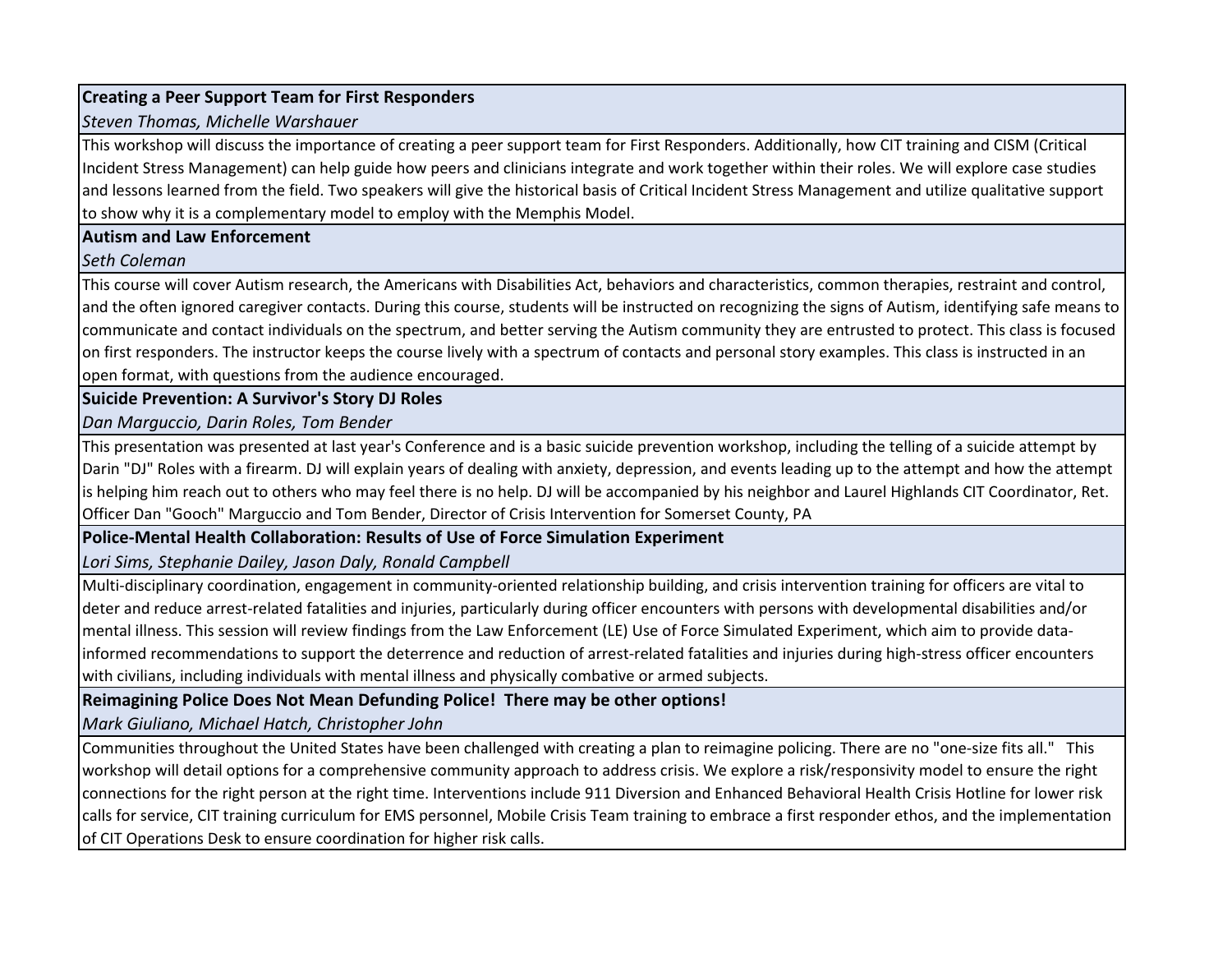#### **Empowering Teens to Combat Mental Health Crises**

*Deb Martin, Bob Forster, Reganne Eyman, Ashley Mullen*

Teens, like adults, reach out to their peers for support in their daily struggles. Empowering teens with accurate mental health information and tools assists schools by increasing attendance, communities by increasing awareness and decreasing stigmas, emergency services by providing vital information before arrival, and medical staff by reducing the number of teen attempts. We will explore a low-cost approach to combatting teen mental health crises.

# **Strange Bedfellows: Building Relationships with Psychiatric Emergency and Crisis Programs**

# *Jack Rozel, Margie Balfour, Tony Thrasher*

One of the most important partners any CIT program has is the local Psychiatric Emergency Department or Crisis Center. However, building and maintaining relationships with health systems can be challenging, and even the best collaborative relationships will face inevitable challenges. Nonetheless, a strong collaborative relationship can be a critical tool for both teams and systems. Three emergency psychiatry leaders will provide guidance for creating and maintaining these relationships from across the country with deep experience at the intersection of law enforcement and mental health services.

**Oregon Center on Behavioral Health & Justice Initiative (OCBHJI): An innovative and creative approach to statewide collaboration** *Ridg Medford, Jo Pedro-Frye, Chris Thomas*

OCBHJI helps jurisdictions across the state implement and improve efforts in engaging and treating individuals who, primarily due to symptoms of behavioral health conditions, neurocognitive conditions, and/or intellectual/developmental disabilities (I/DD), are at risk of becoming incarcerated or are currently in the criminal justice system, while collaborating with agencies to support public safety. OCBHJI is an active partner with DPSST to form Oregon's CIT Center of Excellence (CITCOE). OCBHJI is tasked with providing support and technical assistance to CIT programs across the state, Sequential Intercept mapping workshops in Oregon, and technical assistance and consultations with cases involving competency.

# **Putting It All Together: The Foundation of Communication**

*Michael Wells, Kevin Miller, Lori Wood*

When training CIT officers, it is imperative to give them a good foundation. This includes an easy framework for responders to begin to build rapport and respond well to those in crisis. This class will present a basic, easy-to-follow structure by which officers can respond empathetically, assuring people served to feel both valued and heard. Class participants will learn this structure and practice the basic skills of intervention and response, often referred to as the four coaching plays. This presentation is valuable and appropriate for all disciplines and levels of crisis response.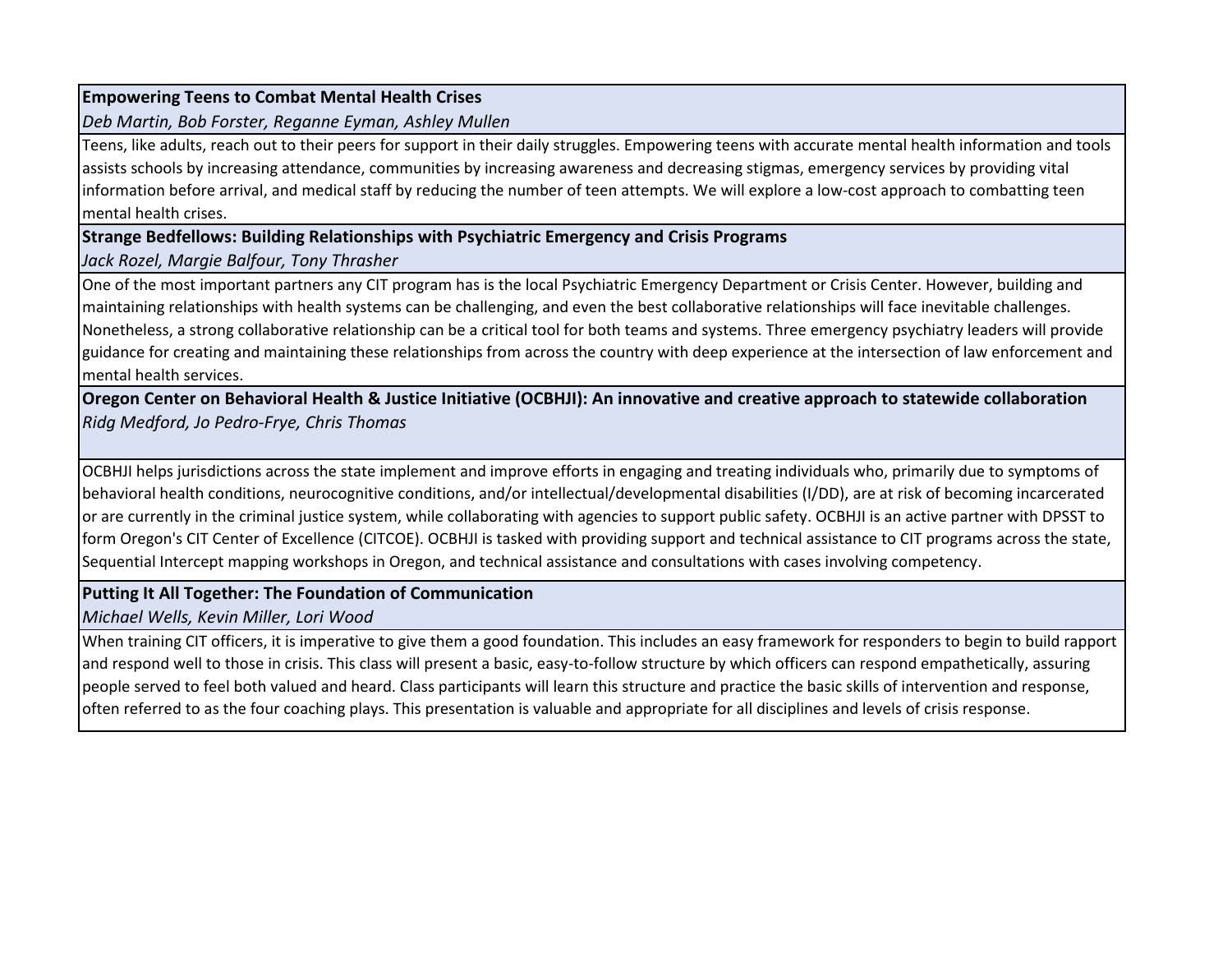## **Welcome to Detroit - Breaking Barriers & Reaching Communities**

*Tonya Leonard-Gilbert, Andrea Smith, Jordan Hall, Tinetra Burns*

This workshop will focus on the growth and expansion of the Detroit Wayne Integrated Health Network (DWIHN) and the Detroit Police Department (DPD). The session will focus on the progress of the three-pronged pilot that has the overall goal of improving the city's response to individuals experiencing mental health crises and preventing future crises by connecting them early on to supportive services. Following a continuum of care, approach to reduce harm to individuals in crisis, reduce their use of emergency services and reduce arrests of individuals experiencing mental health or substance abuse disorders.

**WEDNESDAY, AUGUST 31**

**9:45 - 11:15 AM**

**How to use CIT skills with the Latino Community**

*Manuel Calero, Patricia Rosales-McMillan*

This presentation will give officers an inside look into the mental health issues affecting the Latino community in the US. The training will place emphasis on the problems and barriers faced by immigrants and unaccompanied minors, such as stigma and acculturation. Law enforcement personnel will learn techniques on how to improve communication between Latino clients experiencing a mental health crisis.

**Overcoming challenges when building a comprehensive crisis center in a rural area**

*Kandace Miller-Phillips, Candice Bright, Byron Ashbrook, Stephen Craver*

It's hard enough to build and maintain a comprehensive Crisis Center in a metropolitan area where resources may be readily available. This session is presented to address some of the challenges and successes occurring as part of the creation of a comprehensive Crisis Center in a rural area. We will highlight the importance of community collaboration, specific challenges associated with rural communities, including geography, staffing, and service provision, as well as how the partnership between state and local entities created funding opportunities through state-level CIT funding.

# **Tragedy to Triumph: Lessons Learned on the Road of Crisis Response**

*Meghan Taft, Jim Blocker*

Our CIT program and community partnerships have been strong for a number of years. We have been fortunate to receive recognition for our efforts and have heard positive stories from community members on successful CIT interventions. When an officer-involved shooting occurred at our Psychiatric Urgent Care Center, partnerships, responses, and our program were questioned. Hear more about our lessons learned, the importance of creating meaningful partnerships, and the action steps we are taking moving forward.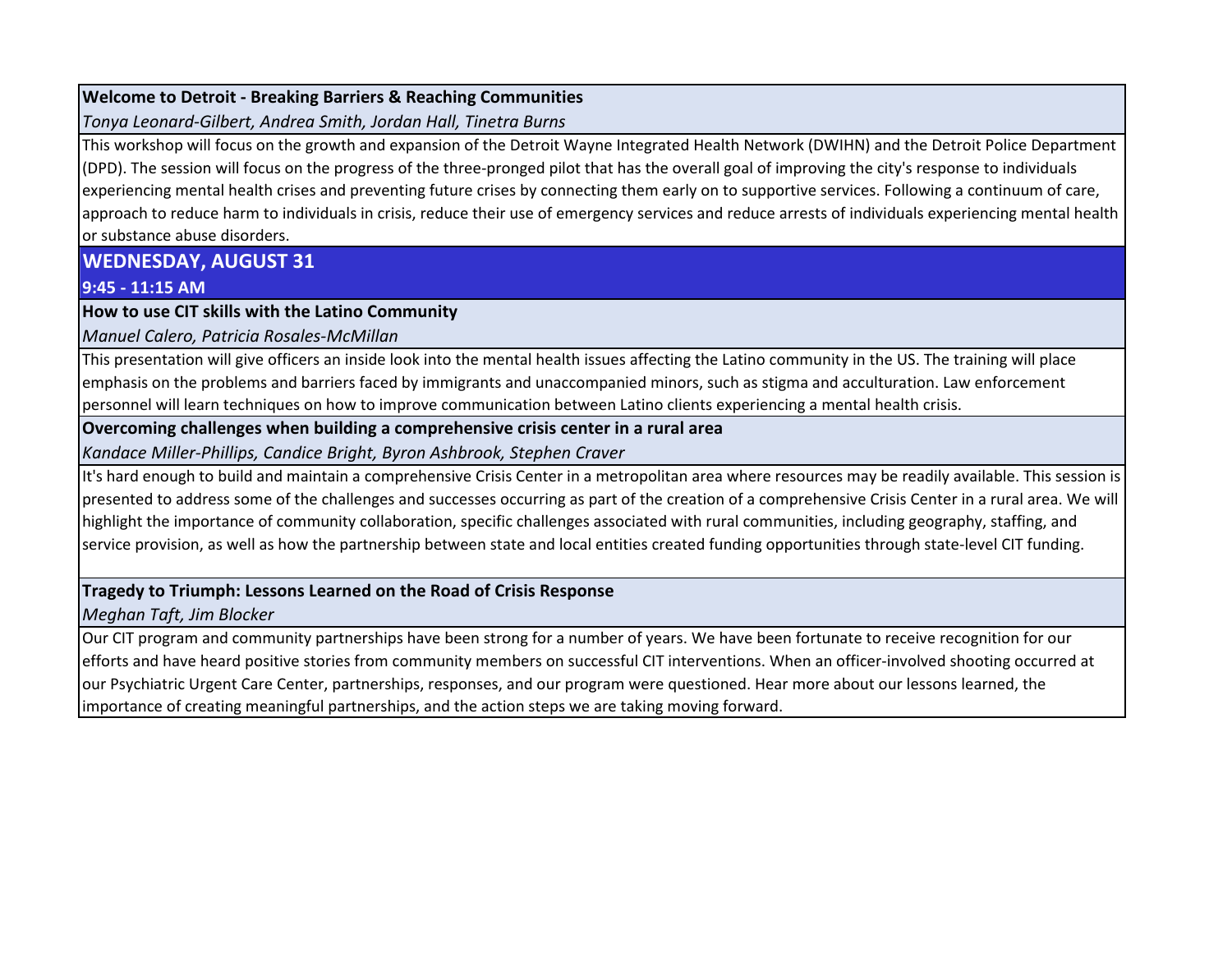# **Safety First: Safety and Collaboration Training for Clinician First Responders by Police**

# *Chase Bryson, Liesbeth Gerritsen*

Conversations debating whether police or crisis clinicians should respond to crisis calls have become commonplace nationwide. Challenges posed by having clinicians respond, with or without police, raise issues of safety as well as possible frustration due to each party's particular approach to the call. This presentation shows how the Portland Police Bureau created training around safety and crisis response, which have helped foster more positive community outcomes, increased the safety of clinicians, and fostered more collaborative relationships between clinicians and police. The presentation will use an actual training module focused on keeping responders safe while responding to crisis calls.

# **Failure to Launch at Any Age: Community-Based Treatment Interventions**

# *Adam Sholder*

This presentation will explore alternative, adjunct community-based treatment and support options for individuals living with chronic mental health conditions and their families. Attendees at this presentation will learn about the specific benefits of community-based treatment and psychosocial support for individuals in cases when therapy and psychopharmacological interventions may not be sufficient for practical progress. Additionally, attendees will learn to identify individuals who may benefit from psychosocial support and assess individuals who may be the best candidates for successfully utilizing this option. Attendees will also learn about community-based resources and how to establish a collaborative community-based treatment team.

# **911 PSAP Readiness for 988**

# *Ivan Whitaker*

As PSAPs and public safety officials anticipate the upstart of 988 (the National Crisis Intervention Line), many questions remain regarding what agencies can do to prepare. This session is a comprehensive overview of how agencies can maximize the use of 988 during behavioral health encounters and, more importantly, provides a checklist of onboarding initiates to consider. Incorporating 988 as a resource in the public safety environment takes coordination between 911 and field decision-makers for cohesiveness and improved outcomes for citizens. The session removes ambiguity and provides a blueprint for preparedness.

# **Mental Health Crisis Response With Deaf People**

*Damara Paris, Joachim Seelos, Emma Hunt*

This workshop will educate on topics related to appropriate interactions and best practices in dealing with deaf individuals in crisis. The presenters will draw from their personal and professional experiences as members of the Deaf community, as well as data and case examples to highlight the communication barriers faced by deaf people needing mental health support. Also, how to ensure that a deaf person understands their civil rights. Presenters will underscore the importance of training and education for first responders, given the majority's unfamiliarity with Deaf cultural and linguistic practices, for the purpose of minimizing harm and reducing trauma.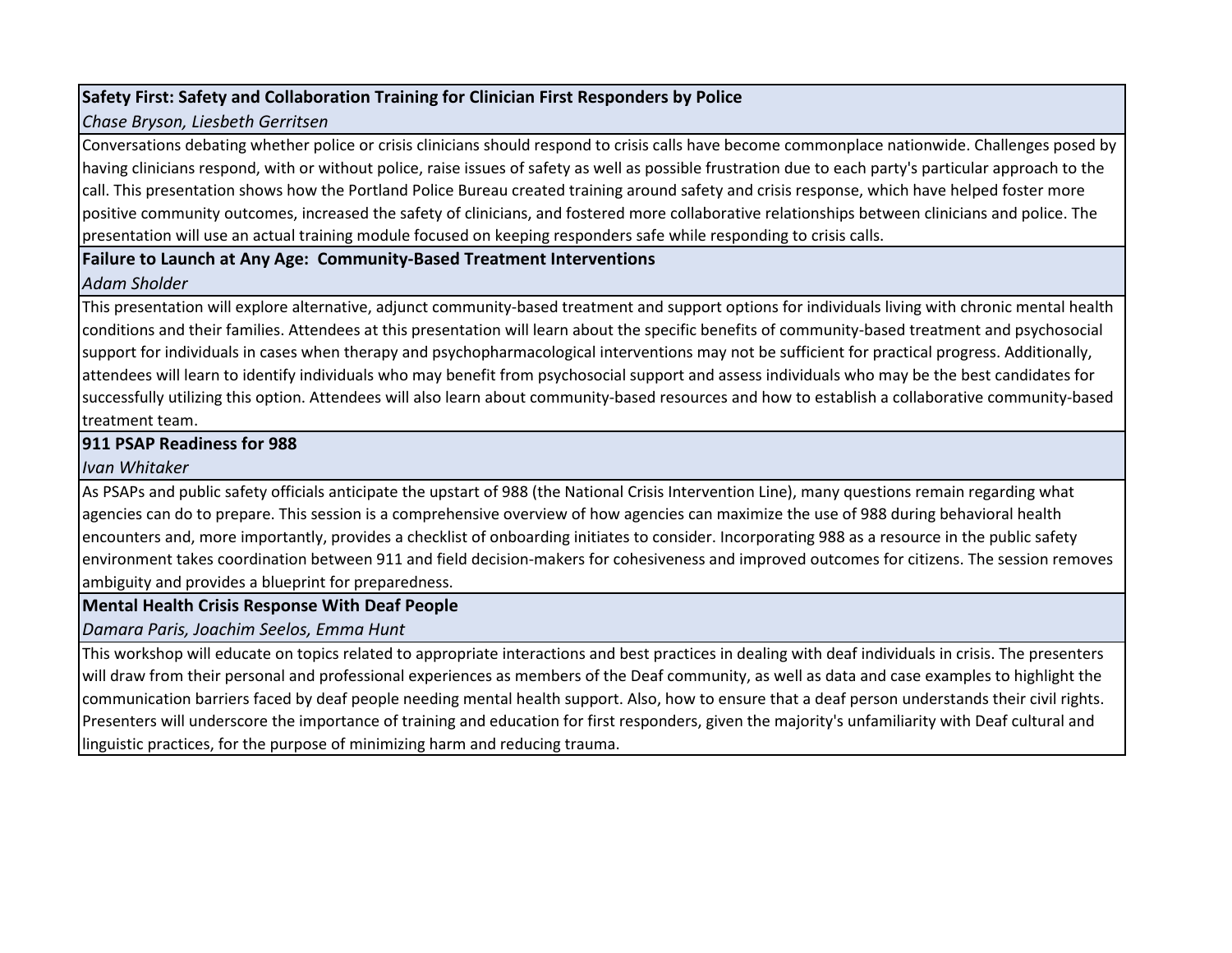## **Autism and the Justice System: How to Keep Everyone SAFER**

#### *Kate Hooven*

But how much free time do you really have? In this workshop, you will learn a quick reference to the diagnostic and statistical manual (DSM) as it relates to identifying the behavioral markers of Autism, to better prepare officers who may encounter individuals on the Autism spectrum while on duty. The quick reference SEAT (Sensory Escape Attention Tangible) guide will be reviewed, which outlines how behavior is a communication tool, particularly for individuals with limited communication.

**The Right Response at the Right Time: Transforming the 911 System**

*Melissa Reuland, Brianna O'Steen, Daniel Kornfield, Kurtis August*

National estimates indicate that 240 million calls are made to 911 each year. Many calls result in life-saving responses to medical emergencies and other incidents, while others elicit a police response when one is not needed. The Transform911 project seeks to explore how the nation's 911 system can be modified to prioritize health and safety better to ensure the right responder is dispatched at the right time and to identify and disseminate best practices to improve first-response. This panel will discuss the Transform911 recommendations, and speakers will share their work in communities to support transformation.

**Youth Suicide: Prevention, Awareness & Intervention**

*Lori Wood, Kevin Miller, Michael Wells*

Participants will learn about youth suicide risks and relevant considerations for improving safety. ACES (Adverse Childhood Experiences), as well as resiliency factors and their impacts on youth and the developing adolescent brain, will be highlighted. Further time will be spent on best practice intervention strategies and ways to support and validate youth in crisis and suicidal situations. Participants will enjoy an interactive presentation style and a dynamic discussion and review of the topic.

**"Is it mental or meth?" A CIT approach to a dual diagnosis**

*Andres Arvizu, Ana Flores, Nicole Maynez, Rodolfo Gallegos*

Responding to 911 mental health calls involving substance abuse requires proper assessment for an accurate disposition. Most professionals in the law enforcement and mental health fields tend to differentiate their assessments between substance abuse and mental health, assessing each as a singular problem. Approximately 60% of people with a mental illness also suffer from a substance use disorder. By us lacking that recognition, many of them will go undiagnosed and potentially untreated, leading to an increased probability of these individuals becoming high utilizers of law enforcement and mental health resources.